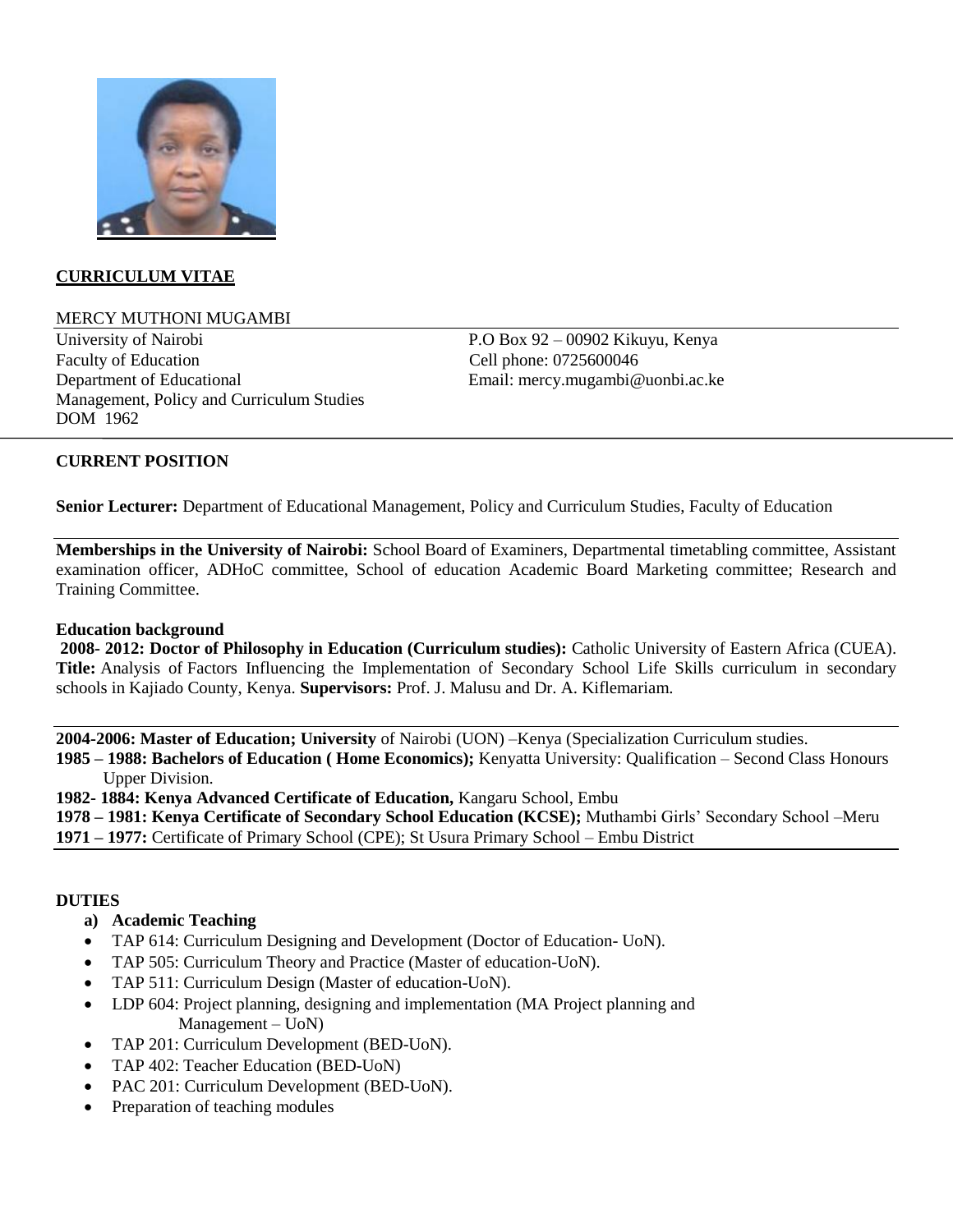#### **b) Supervision and assessment of students**

- Proposal and project at Diploma, Bachelor, Masters and Doctorate levels
- Teaching practice
- Participation in school boards of examiners
- Panelist in academic oral defenses for Doctoral and masters students.
- c) **Assistant Examination officer for Department of Educational Management, Policy and Curriculum Studies –** Coordinating the setting and moderation examinations, preparing Setting continuous assessment timetables; preparing examination invigilation schedules , Invigilation of examinations at the department and also Extra Mural centers as assigned, Marking of examinations and submission of marks to the chairman, preparation of Departmental Med graduation list.
- d) A member of departmental timetabling committee charged with workload distribution and preparation of teaching timetables Department of Educational Administration and Planning (UoN).
- e) A member of Curriculum review, design and approval committee for Departmental and Faculty programmes in the University.

## **PREVIOUS WORK EXPERIENCE**

- **1992 – 2007 November** –Principal Lecturer, Department of Education, Kenya Science Teachers" College.
- **1988 1992** Tutor Egoji Teachers' College, Meru

## **CONSULTANCY SERVICES OFFERED**

2017 12th - 16 th June Kenya Primary Education Development (PRIEDE) project .Expert in undertaking an indepth stakeholders study in Embu County under for Ministry of education, State department of basic education.

2015 22TH June Stakeholders meeting to review BSC AND MSC Wildlife curriculum for college of Agriculture and Veterinary Services Faculty of Veterinary Medicine held at Hadassah Hotel, Nairobi

2014 November Center For British Teachers Education Trust (CfBT) and University of Nairobi Enterprises and Services Ltd – Somalia Programme 2014 – 2016 where I participated as a Project support staff for teaching and supervision of master of education students in Educational Administration and Planning in Federal Republic of Somalia, Puntland under the auspices of the University of Nairobi Enterprise Services

2011  $29<sup>th</sup>$ -31st August Ministry of Public Health and Sanitation. Division of Malaria Control. Technical review of the draft Indoor Residual Spraying (IRS) guidelines and a training curriculum with support from USAID held at the Merica Hotel Nakuru.

## **EXAMINATION OF MASTERS AND DOCTORATE THESES/DISSERTATIONS**

## **a) TITLES OF INTERNALLY EXAMINED DOCTORATE THESES (UNIVERSITY OF NAIROBI)**

1) Influence of domestic violence on students" classroom behaviour in public secondary schools in Bungoma County, Kenya ( 2022)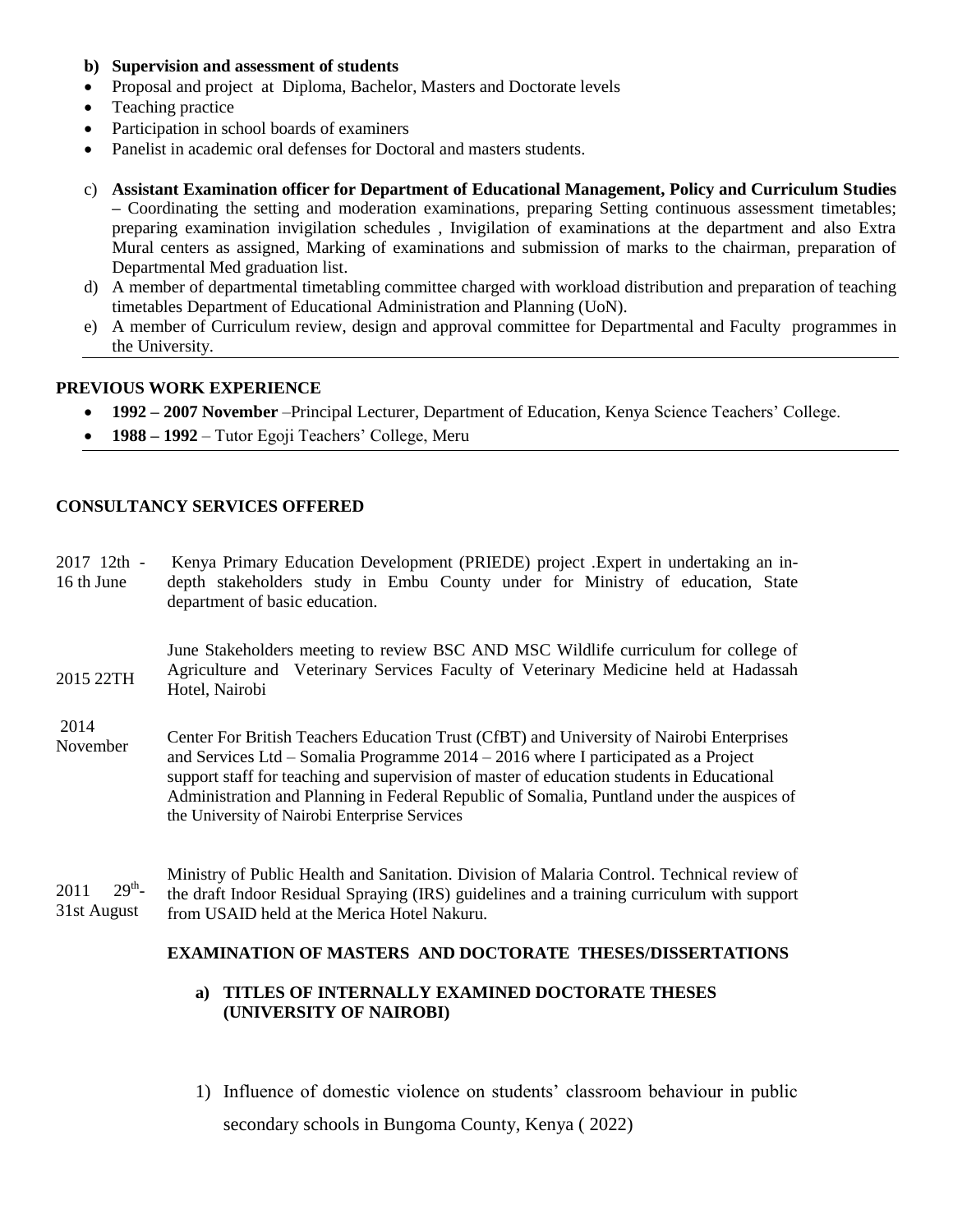- 2) A comparative study on the influence of ICT integration on teachers' pedagogical practices by ICT and non-ICT trained teachers in secondary schools in Machakos County, Kenya (2021).
- 3) Quality Assurance practices influencing quality of academic programmes in higher education institutions in Kenya: a case of the faculty of education, university of Nairobi ( 2021)
- 4) Teacher classroom practices and English language readiness of children in grade one at Kericho Rehabilitation School, Kenya( 2020).
- 5) Influence of teachers" pedagogical competencies on students" performance in Kiswahili writing skills in public secondary schools in Kenya ( 2019).
- 6) Factors that influence under-representation of Kenyan students in selected ball games at international competitions (2019).
- 7) Influence of pedagogical practices on pupils" performance in Eglish Language in Kenya Certificate of Primary Education in Non- formal schools in Korogocho, Nairobi, Kenya( 2018) .
- 8) Effect of assistive technology on teaching and learning of integrated English among visually impaired learners in special secondary schools in Kenya.

# **b) TITLES OF EXTERNALLY EXAMINED DOCTORATE THESES ( MOUNT KENYA UNIVERSITY)**

- 1) An investigation of the implementation of safety standards and guidelines on security management in public boarding secondary schools in Kitui County, Kenya
- 2) An investigation of the influence of insecurity on educational management in public primary schools in West Pokot, County, Kenya
- 3) Assessment of Integral Leadership effectiveness on provision of holistic Training in primary Teachers Training Colleges in Eastern region, Kenya
- 4) An evaluation of Teachers' utilization of improvised materials on preschool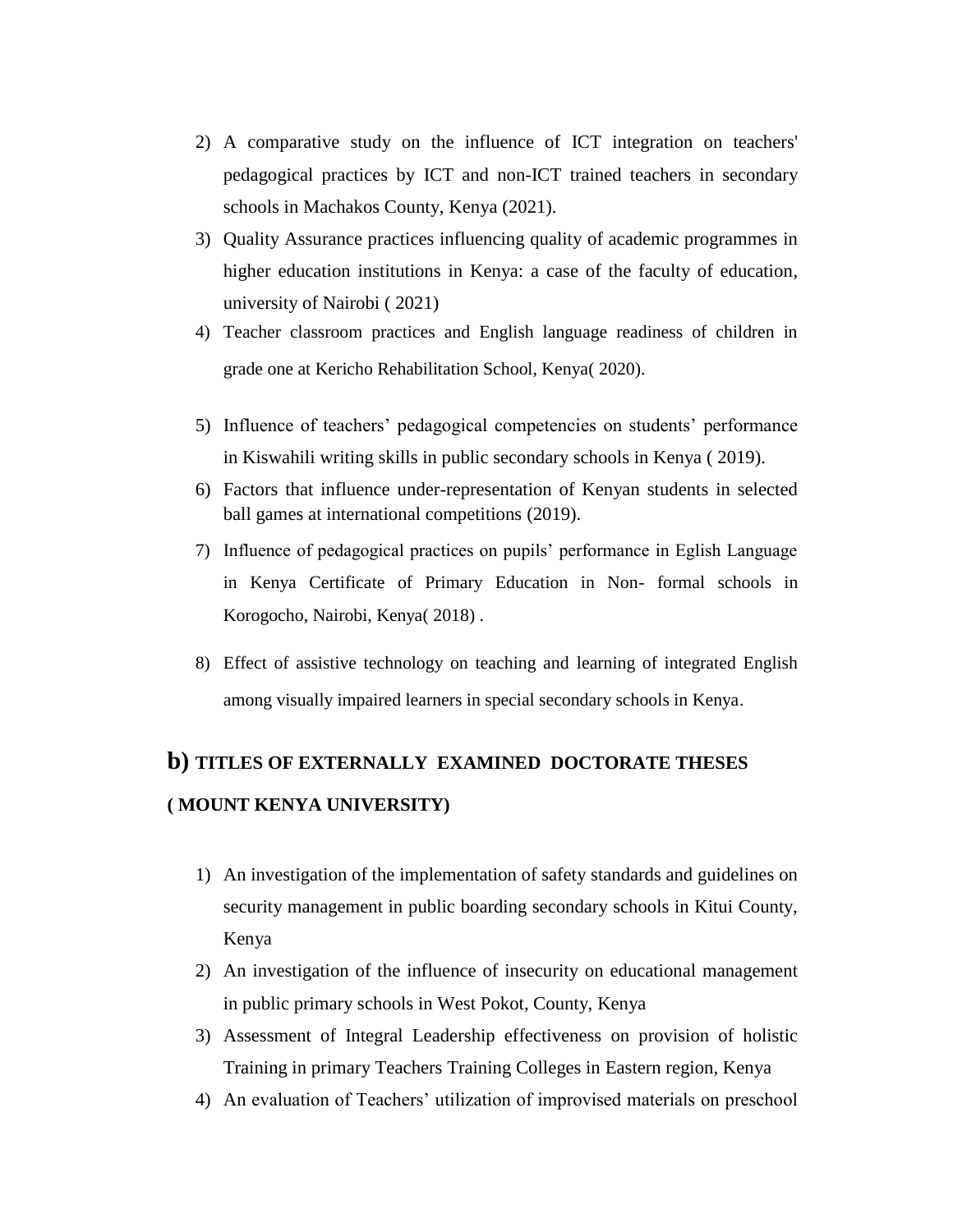learners' acquisition of science skills in Kiambu County, Kenya.

- 5) Influence of Gender composition on human resource management efficiency in public universities in Nairobi County, Kenya
- 6) An assessment of influence of utilization of instructional resources on students" performance in History in public secondary schools in Embu County, Kenya.
- 7) An assessment of the status of facilitation role of host universities in regional centres of expertise in education for sustainable development in Kenya

# **C) MASTERS PROJECTS INTERNALLY EXAMINED**

1) Assessment of instructional factors affecting the teaching of physical education to learners with visual disabilities in Kenya ( 2021)

# **D) MASTERS PROJECTS EXTERNALLY EXAMINED (SEKU UNIVERSITY)**

1) **"**Effect of advance organizers teaching approach on student"s achievement and motivation in biology in public county schools in Kitui Central Sub-County, Kitui County Kenya"

## **AWARDS AND RANKINGS**

**2018 December 14th:** Faculty Research Award for Highest Overall Research Productivity and impact by the University of Nairobi during the first staff award ceremony. **2022: Ranked in the AD Scientific Index 2022 among world top** Scientist and among top 100 in University Rankings.

# **TRAININGS / SEMINARS / WORKSHOPS AND SYMPOSIUM ATTENDED**

**2022 May 12th:** Sensitization on gender mainstreaming. University of Nairobi webinar

**2022 May 11th:** Training on Postgraduate Supervision by DVC, University of Nairobi

**2022 May 4th :** Training on examination regulations and procedures by DVC, University of Nairobi

**2022 April 21st:** KNH-UoN ERC Symposium: What Makes Research Ethical. University of Nairobi webinar

**2022 April 7th** : Whereness of the University in Competence-Based Curriculum**.** Webinar hosted by Faculty of Education, University of Nairobi

**2022 March 15th**: Lessons learned from teaching at the University of Nairobi during COVID-19 webinar organized by Inter- agency Network for Education in Emerencies (INEE)

**4 th May 2021**: Remote access to Library resources organized by the library, University of Nairobi

**30TH April 2021:** Zotero referencing tool in the academic world By Director **ICT, UoN.**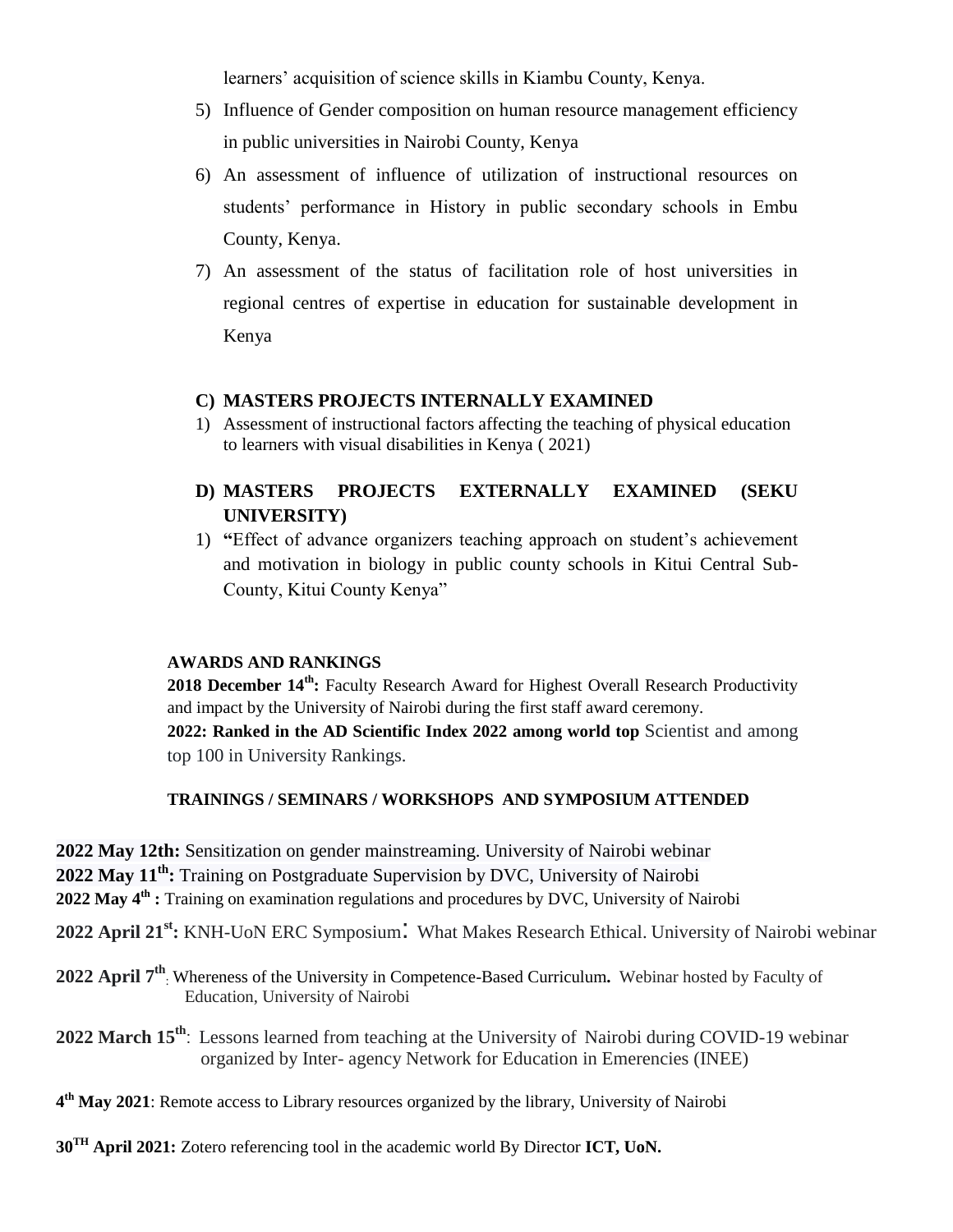- **21ST April 2021:** Training for staff on how to work remotely and use of available resources amid Covid-19.
- **2021 April 21ST:** COVID-19 and Home schooling an international perspective by College of Education and Eternal Studies. UoN 50 Webinar
- **2021 March 31ST:** Kenya National Innovation Agency webinar on Commercialization of University Innovations**.**
- **2021 March 26th:** How to humanize online classrooms webinar by The African University Network for Higher Education in Emergencies (AUN4HEIE)
- **24th and 25th of February, 2021:** AFRICAN SYMPOSIUM ON HIGHER EDUCATION; "Strengthening the Role of Universities to Produce Homegrown Solutions to Africa"s Development Challenges" Organized by The University of Nairobi in Collaboration with the African Development Bank and Education for Sustainable Development in Africa (ESDA) .
- 2021 Jan. 25<sup>th</sup> Webinar on Teacher Education: Theme 'Recover and revitalize education for Covid- 19 generation', Teacher education, pedagogical innovations and quality assurance in times of Covid- 19.
- **2021 Jan 22nd**: Digital pedagogy by African Digital University Network for Higher Education in Emergencies: AUN4HEIE Digital Augmented Webinar series 2021.

**2021 Jan .19th** College of Education and External studies UoN@50 Webinar: Key principles on how the best university lecturers conduct their classes.

- **2021 Jan 14th** Ideation Solvation: Education technology for Literacy & Numeracy in Sub-Saharan Africa, Widening our horizons: innovative uses of technology for teacher capacity building Zoom workshop.
- **2020 Dec 2nd** : Competency Based Curriculum (CBC) ZOOM workshop.
- **2020 Aug.:** Webinar by mElimu focusing on online examination platform.

.

- **2020 April 16th:** Turnitin Training for Plagiarism check. Organized by Library services UoN
- **2020 April 15th** Training on Remote Access to Electronic books and journals. Organized by Library services UoN.
- **2020 April 8th** Webinar seminar: Understanding effects of COVID19 on food security in Kenya and globally**.** Organized by RIE Division (UoN)
- 2020 April 7<sup>th</sup> Webinar seminar series 3 Higher Education on: Impact of COVID19 on universities organized by United States International University (USIU) - Africa
- **2019 June 13th** Training of trainers of the Postgraduate Tracking System by graduate school, UoN.
- **2019 March 29th** workshop on Developing Research Supervision held at Safari Park Club, Nairobi organized by University on Nairobi in Collaboration with University of South-Eastern, Norway

2019 March 6<sup>th</sup> Post graduate Supervision Seminar hosted by college of Biological and Physical Sciences.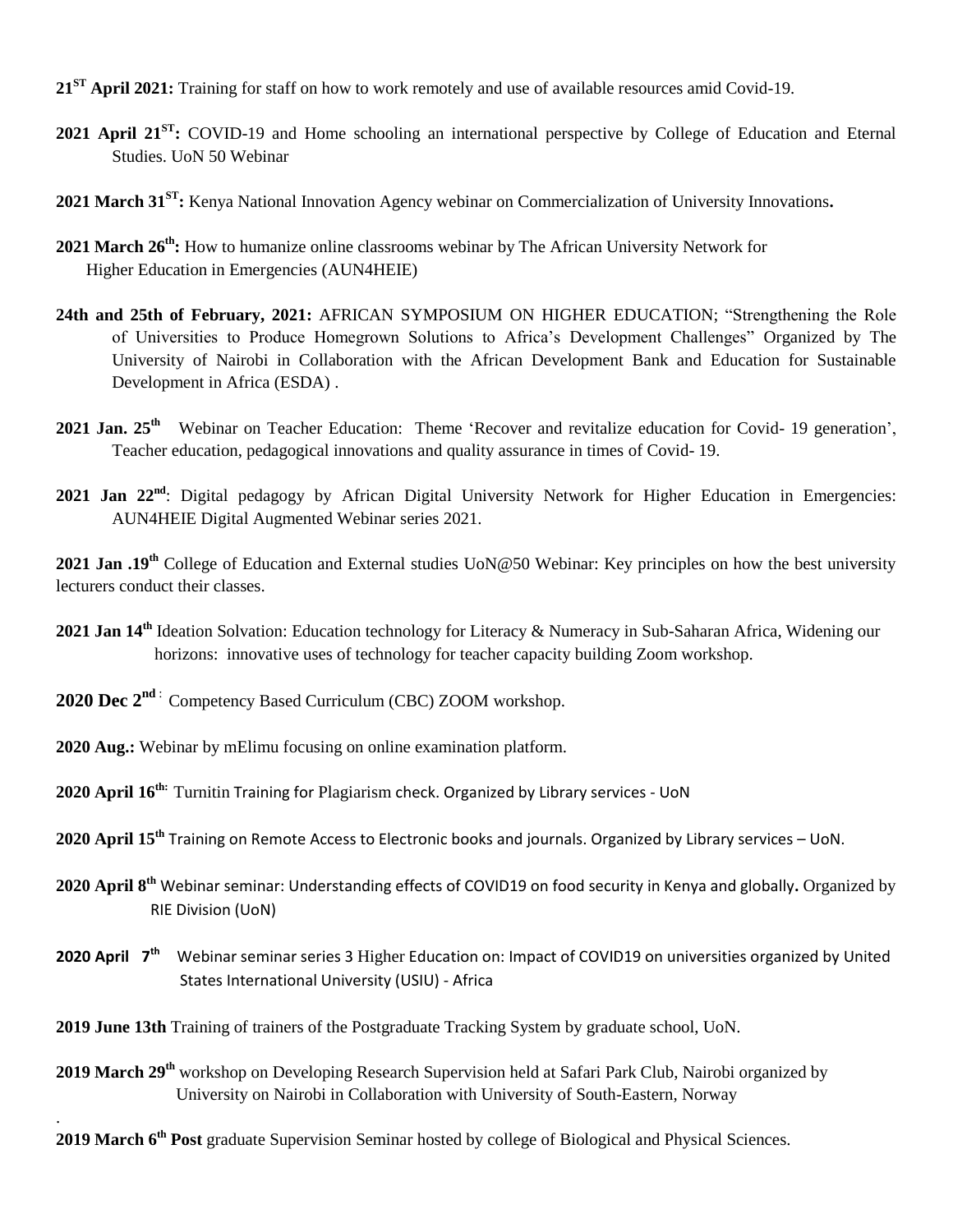- **2018** February Training workshop for Deans/Directors/Champions on "becoming an innovation Champion" innovation Held on  $7<sup>th</sup>$  February at CCU, University of Nairobi.
- **2017 May 30TH** Training on supervision of doctorate students held at QC boardroom University of Nairobi, Kikuyu Campus
- **2017 May 3rd** Training on examination process in the university of Nairobi
- **2015 18TH May:** Turnitin Plagiarism detection software training.

**2015 February 16TH - 19TH** Joint writers/Reviewers for CEES at Multi- Media University of Kenya- Karen **2014 June 17 -19** - Training in PHD supervision for academic staff at Central catering Unit (CCU)

**2014 6th to 10th May:** Strategic planning and performance contracting workshop AT Multimedia University of Kenya, Karen.

**2012 January 24th:** Testing in Higher Education held at the University of Nairobi, Main Campus (CCU)

- **201** E-learning-online tutoring
- **2**

2012 Research and grant proposal writing for funding, by University of Nairobi Enterprises and Services University of Nairobi

Training on qualitative data analysis

- **201** Module writing university of Nairobi
- **1**

**2011** Qualitative research methods training workshop organized by University of Nairobi, School of Education in collaboration with International Rescue committee University of Nairobi Partnership for Education in Emergencies

**2010** ESART Training on Education in emergencies organized by save the children and UNICEF and Save the Children held from 16th to 19th March at Kasarani Sports view Hotel.

**2010** 26th to 30th July Training course on Masculinity, Gender Based Violence, HIV&AIDS and Engaging Men and Boys to Combat SGBV, Organized by the University of Nairobi and UNHCR, facilitated by Men for Gender now (MENGEN) held at Kenya Institute of Education, NACECE Centre.

**2009** Pedagogy Training at the University of Nairobi

E-learning training organized by the Department of ICT of University of Nairobi.

**2006** Computer training, Government of Kenya and Korea Government, Kenya Science.

#### **Membership**

**Research and training committee Department of Educational Planning, Policy and Curriculum Studies,**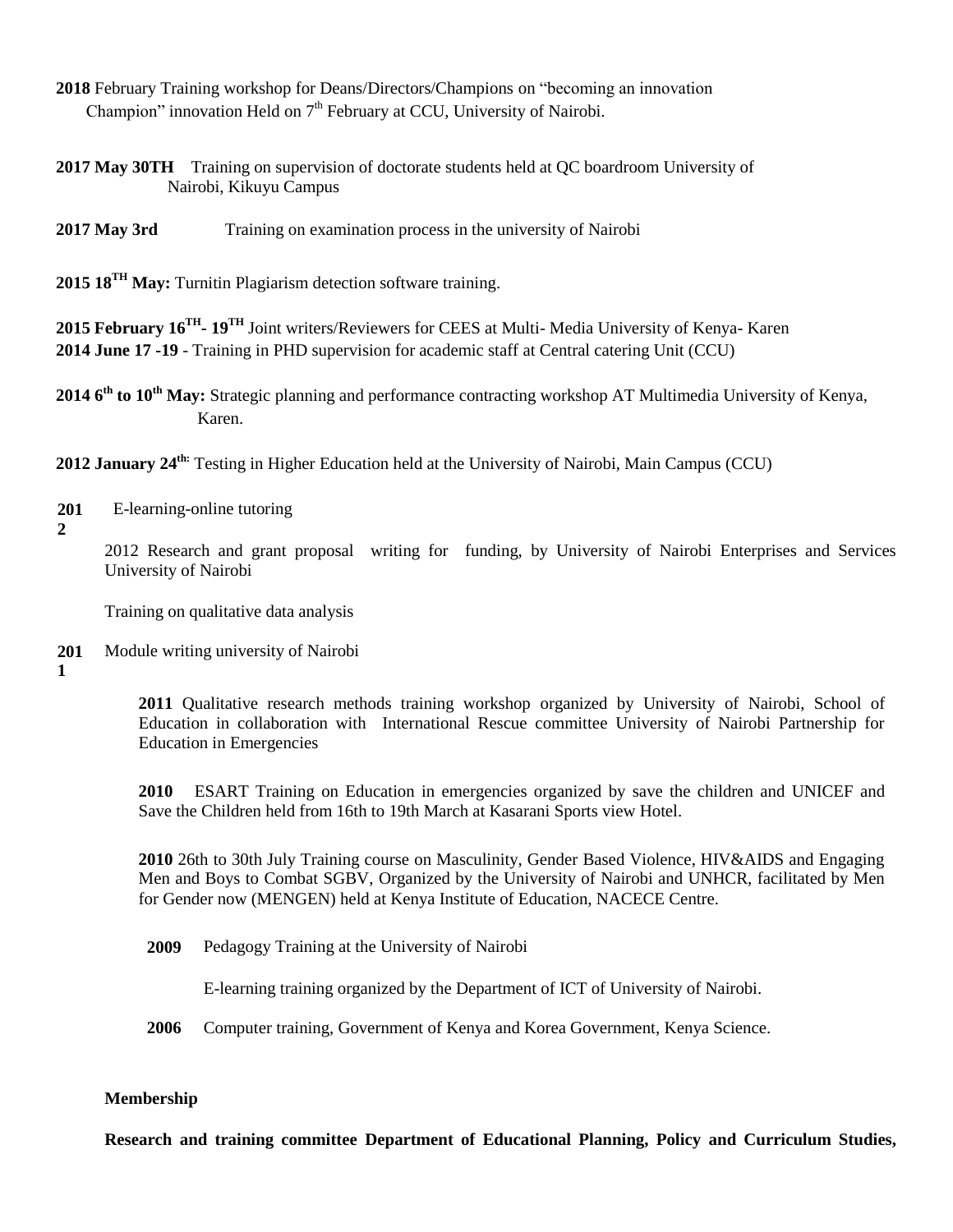**UoN.** Achievement organizing 1st series of research seminar in the department of educational administration and planning - 1th September -2nd October 2020 on the Theme "Rethinking Educational Research in the 21st Century; Implications and Perspectives on Sustainable Development"

## **PAPERS PRESENTED**

**Imonje,R & Mugambi, M.( 2021) .** Curricular and Structural reforms: Implications for Teacher Education Curriculum and Quality in Kenya. The University of Nairobi @ 50 CEES Celebrations Venue: Virtual- Webnar Date: June 24-25, 2021

**Mugambi M.M. & Kariuki J.:** CBC FRAMEWORK- a paper presented during a workshop on Diploma in Teacher Education in Emergencies held on 26th Jan, 2021 at QC, University of Nairobi Kikuyu Campus.

Authentic Instruction Strategy in Making Learners Assets to Sustainable Development in Kenya: Strategies and Approaches,2020

## INCULCATING VALUES AMONG LEARNERS IN SCHOOLS: AN ANALYSIS OF GLOBAL PRACTICES AND APPROACHES, October, 2020

ELECTRONIC MEDIA USAGE AMONG UNIVERSITY STUDENTS IN KENYA, 2020

Nurturing industrial economy through enterprise education: The case of Kenyan universities,2019

Perceptions of bachelor of education trainees on education for sustainable development in Kenya: a case of university of Nairobi (2018).

Curriculum design themes and principles in facilitating competencies among learners (2017).

Theme of functional education and graduates utilization in Kenya: opportunities and challenges (2015).

"Enhancing coherence in curriculum: global themes and principles for curriculum reform"(2017).

Re-orienting higher education curricular through academic service and community-based learning: a case of Kenyan and South African universities (2017).

## **P**U**BLICATIONS**

## **A) BOOK CHAPTERS**

- 1) Curriculum Design : Chapter Two ( pg.17-46).Source book: The Curriculum in Perspective ( 2021) by Imonje R.& Mugambi, M.: LAP Lambert Academic Publishing ISBN: 978-620-4-20815-2
- 2) Curriculum Implementation: Chapter: Chapter 3(pg.47- 60). Source book: The Curriculum in Perspective ( 2021) by Imonje R.& Mugambi, M.: LAP Lambert Academic Publishing ISBN: 978-620-4-20815-2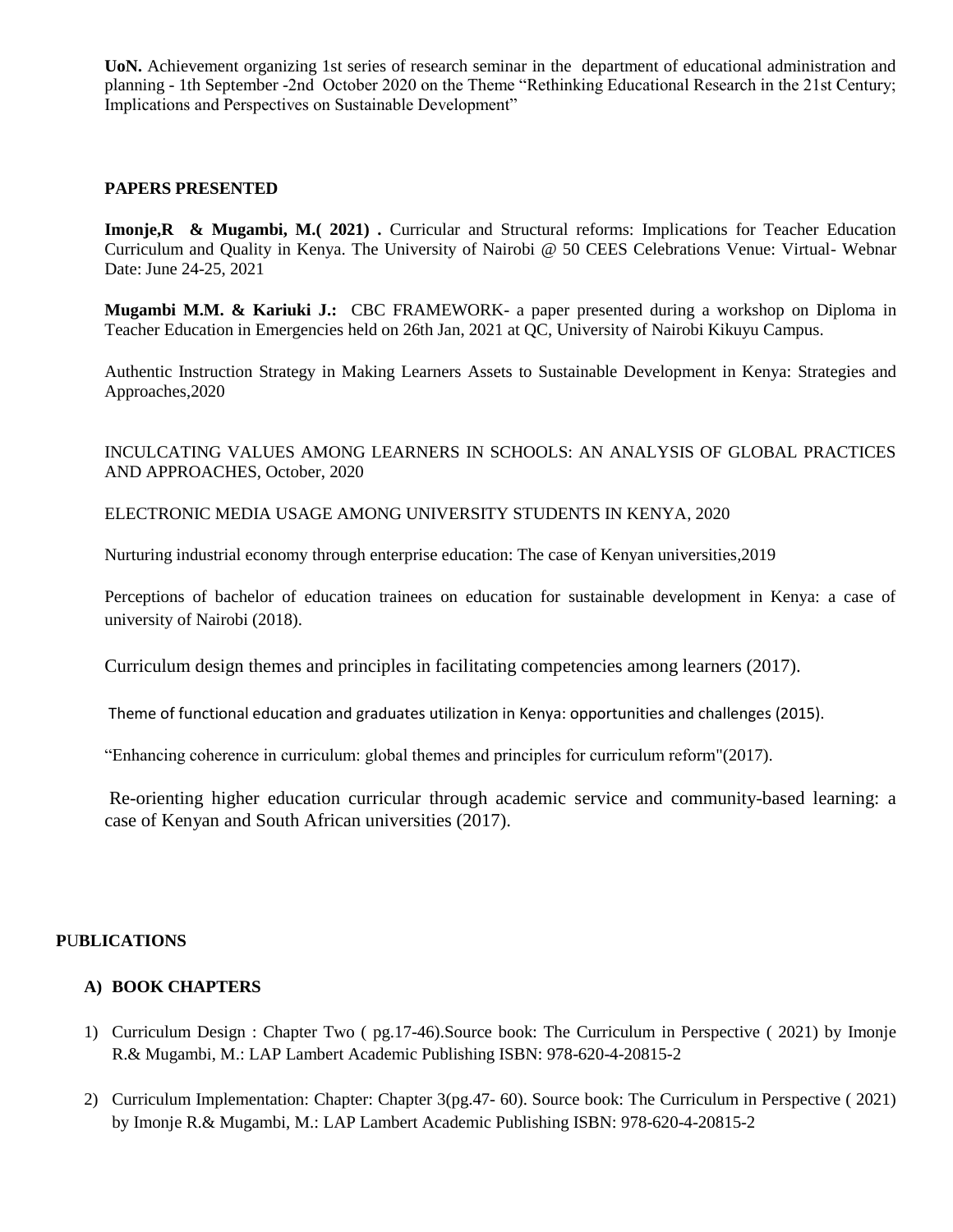- 3) Technology, Educational Media and Curriculum: Chapter 8 (pg. 139-164). Source book: The Curriculum in Perspective (2021) by Imonje R. & Mugambi, M.: LAP Lambert Academic Publishing ISBN: 978-620-4-20815- 2.
- 4) Nurturing the Industrial Economy through Enterprise Education: Chapter 10: The Case of Kenyan Universities: Mercy Muthoni Mugambi (University of Nairobi, Kenya) and Gilbert Mugambi Miriti (Chuka University, Kenya)  **Source Title: Handbook of Research on Nurturing Industrial Economy for Africa's Development. Copyright: © 2021 |Pages: 192-210 DOI: 10.4018/978-1-7998-6471-4.ch010 [https://www.igi-global.com/chapter/nurturing-the-industrial-economy-through-enterprise](https://www.igi-global.com/chapter/nurturing-the-industrial-economy-through-enterprise-education/273364)[education/273364.](https://www.igi-global.com/chapter/nurturing-the-industrial-economy-through-enterprise-education/273364)**
- 5) Authentic instruction strategy in making learners assets to sustainable development in Kenya: strategies and approaches Mercy M. Mugambi (PhD) & Kingi Petronilla (PhD). **Book Title: Politics and Sustainable Development in Africa. Nairobi: Centre for Democracy, Research and Development (CEDRED) 2020. (Chapter 22 pg. 293- 310).**

## **B) JOURNAL ARTICLES**

Catherine N. W. Ursulla A. O.& Mercy M. (2021). The impact of teacher-centered teaching methods on students" academic achievement in English language on national tests, Nairobi, Kenya. Int. J. of Pedagogies & Learning, Online ISSN: 1833-4105 16(1), 53-68.

Wabwoba, C.N.; Mugambi, M. & Okoth, U.A. (2021).Promoting acquisition of English Language Among Pupils through the Lens of Active learning. Journal of Pedagogy, Andragogy and Heutagogy in Academic Practice. ISSN: 2708-261X Vol. 2, no 2 (2021) 18-33

Evans M. M.; Okoth U.& Mugambi M. (2021). Influence Of Head Teachers Observation Of Teachers' Lessons On Pupils" KCPE Performance In Public Primary Schools, Lower Yatta Sub-County, Kitui, Kenya. IOSR Journal of Humanities And Social Science (IOSR-JHSS).Volume 26, Issue 6, Series 8(pg. 47-56). [www.iosrjournals.org.](http://www.iosrjournals.org/)

Evans M. M.; Okoth U. & Mugambi, M. (2021). Influence Of Head Teachers Checking Of Teachers" Professional Documents On Pupils" Kcpe Performance In Public Primary Schools, Lower Yatta Sub-County, Kitui, Kenya. IOSR Journal of Humanities And Social Science (IOSR-JHSS). Volume 26, Issue 6, Series 8 (pg. 37-46). [www.iosrjournals.org.](http://www.iosrjournals.org/)

Wangai MM, Inyega JO, Mugambi M, Kalai JM. (2021). "Influence of ISO 9001 standards on quality of academic programmes in universities in Kenya: a case of bachelor of education programme of the University of Nairobi." Journal of Pedagogy, Andragogy and Heutagogy in Academic Practice. 2(2):34-48.

Wangai MM, Inyega J, Mugambi M, Kalai J. (2021) "Influence of Total Quality Management and Knowledge Management on Quality of University Academic Programmes: A Literature Review." Journal of Pedagogy, Andragogy and Heutagogy in Academic Practice. 2(1):1-14.

Wabwoba, C.N.; Mugambi, M. & Okoth, U.A( 2020). Translanguaging Teaching Strategies and Students" Performance in English Language: Implications for Non-formal Basic Schools in Nairobi. International Journal of Pedagogies Vol.15, Issue 1 2020 pp 21-41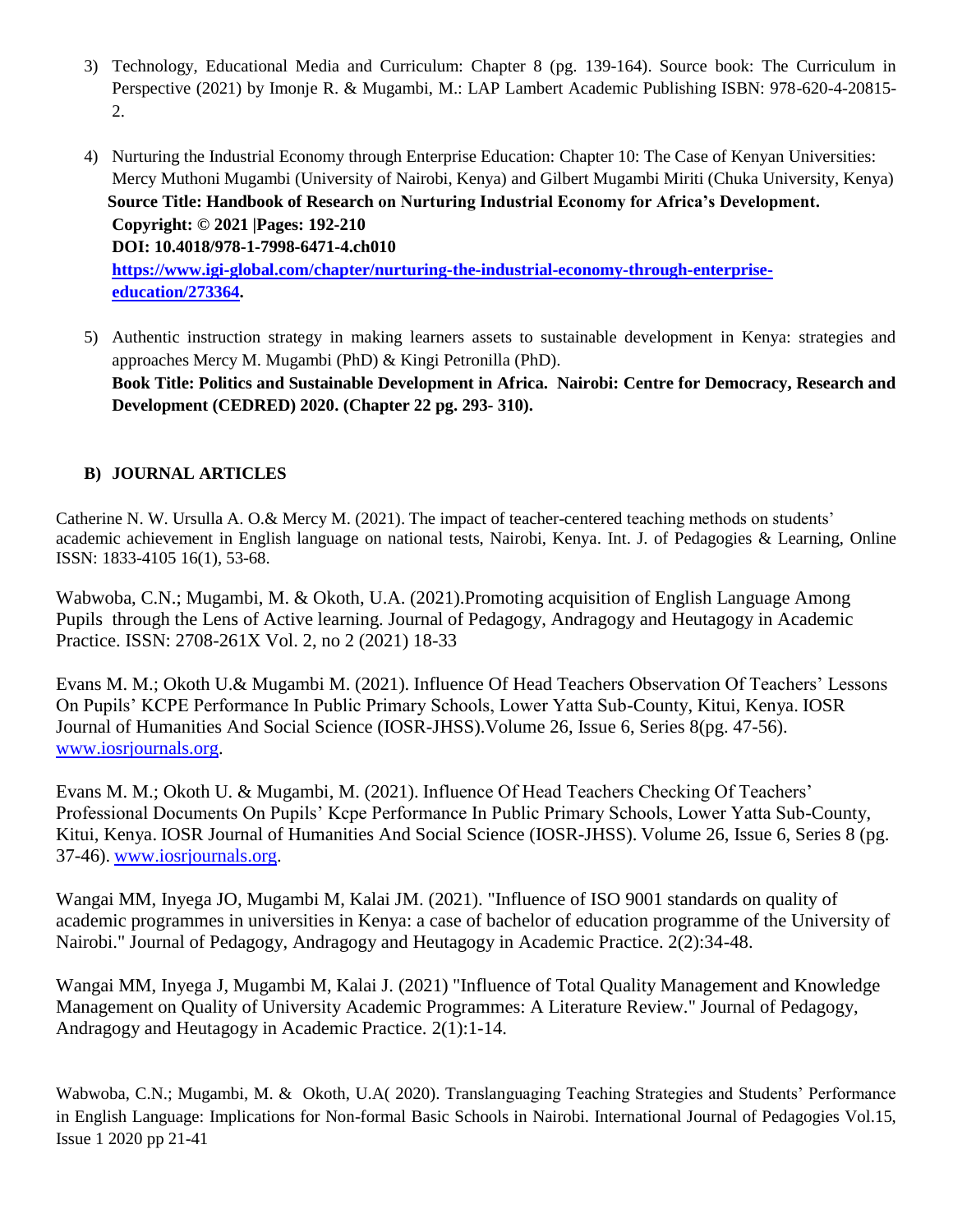Mwangi N. I; Nyagah G, & Mugambi M. (2020). Teachers' Non-Verbal Behavioral Instructional Practices and students' Achievement in Chemistry in Public Secondary Schools in Murang"a County, Kenya . Journal of Pedagogy, Andragogy and Heutagogy in Academic Practice (JPAHAP) ISSN: 81320-xxx, Vol. 1(2) 36-54. [http://uonjournals.uonbi.ac.ke/ojs/index.php/pedagogy.](http://uonjournals.uonbi.ac.ke/ojs/index.php/pedagogy)

Irungu, M. N., Nyagah, G., & Mercy, M. (2020). Teachers' use of class talks interaction as a predictor of learning outcomes in chemistry. SN Social Science Vol. 1(3). Springer Nature journal. [https://doi.org/10.1007/s43545-020-00009-1.](https://doi.org/10.1007/s43545-020-00009-1)

Mugambi M.M & Kingi P. (2020). Authentic instruction strategy in making learners assets to sustainable development in kenya: strategies and approaches. **Book chapter in Politics and Sustainable Development in Africa**. Nairobi: Centre for Democracy, Research and Development (CEDRED)- 293-310.

Nyamai D; Mugambi M. & Imonje R.( 2019). The Little Foxes" that Upset Students" Learning of Professionalism. Elixir Psychology (128)52862-52867. [www.elixirpublishers.com.](http://www.elixirpublishers.com/)

Nyamai K. D; Mugambi M. & Imonje R.( 2019). Competence-Based Education: New Wine in Old Wine Skins?. International Journal of Recent Innovations in Academic Research Vol. 3(4) 60-74. www.ijriar.com

Mwangi N. I; Nyagah G, & Mugambi M.(2019). Learners" Written Interaction Effect on Learners" Academic Achievement in Chemistry. Advances in Social Sciences Research Journal 6(8) 306-318.

Irungu, M. N., Nyagah, G., & Mercy, M. (2019). To examine the Influence of Gender Interaction on Academic Achievement of learners. Advances in Social Sciences Research Journal, 6(7), 126-156. <https://doi.org/10.14738/assrj.67.6761>

Mwangi N. I; Nyagah G, & Mugambi M.( 2019). Learner-teacher non-verbal interaction effect on academic achievement of learners in chemistry. African Educational Research Journal Vol. 7(2), pp. 88-96.

Mercy M. M. & Robert J. O. (2018). Perceptions of Bachelor of Education Trainees on Education for Sustainable Development inKenya: A Case of University of Nairobi. *The international journal of humanities & social studies issn 2321 – 9203.*

Nduati P.K.& Mugambi M. M.(2018). Influence of managerial skills on growth of projects in Kenya: a case of Uwezo funded youth projects in Thika town. *International Journal of Scientific and Research Publications, Volume 8, Issue 9, September 2018 574 ISSN 2250-3153*

Mercy M. Mugambi (2018). Linking Constructivism Theory to Classroom Practice. *International Journal of Humanities Social Sciences and Education (IJHSSE) Volume 5, Issue 9, September 2018, PP 96-104.*

Victor Adaka and Dr. Mercy Mugambi(2018).Factors influencing sustainability of community managed rural water supply projects in pastoralist areas of kenya. a case of merti sub county, isiolo county.*Journal of Developing Country Studies ISSN 2520-5307 (online) Vol.3, Issue 1, No.2, pp 16 - 40, 2018.*

Catherine N. Wabwoba; Ursulla A. Okoth & Mercy Mugambi(2017). Influence of Collaborative Methods on Pupil"s Performance in English Language in Kenya Certificate of Primary Education in Non-Formal Schools in Korogocho, Nairobi, Kenya*. Journal of Education and Practice , 2222-288X Vol.8 (28). www.iiste.org.*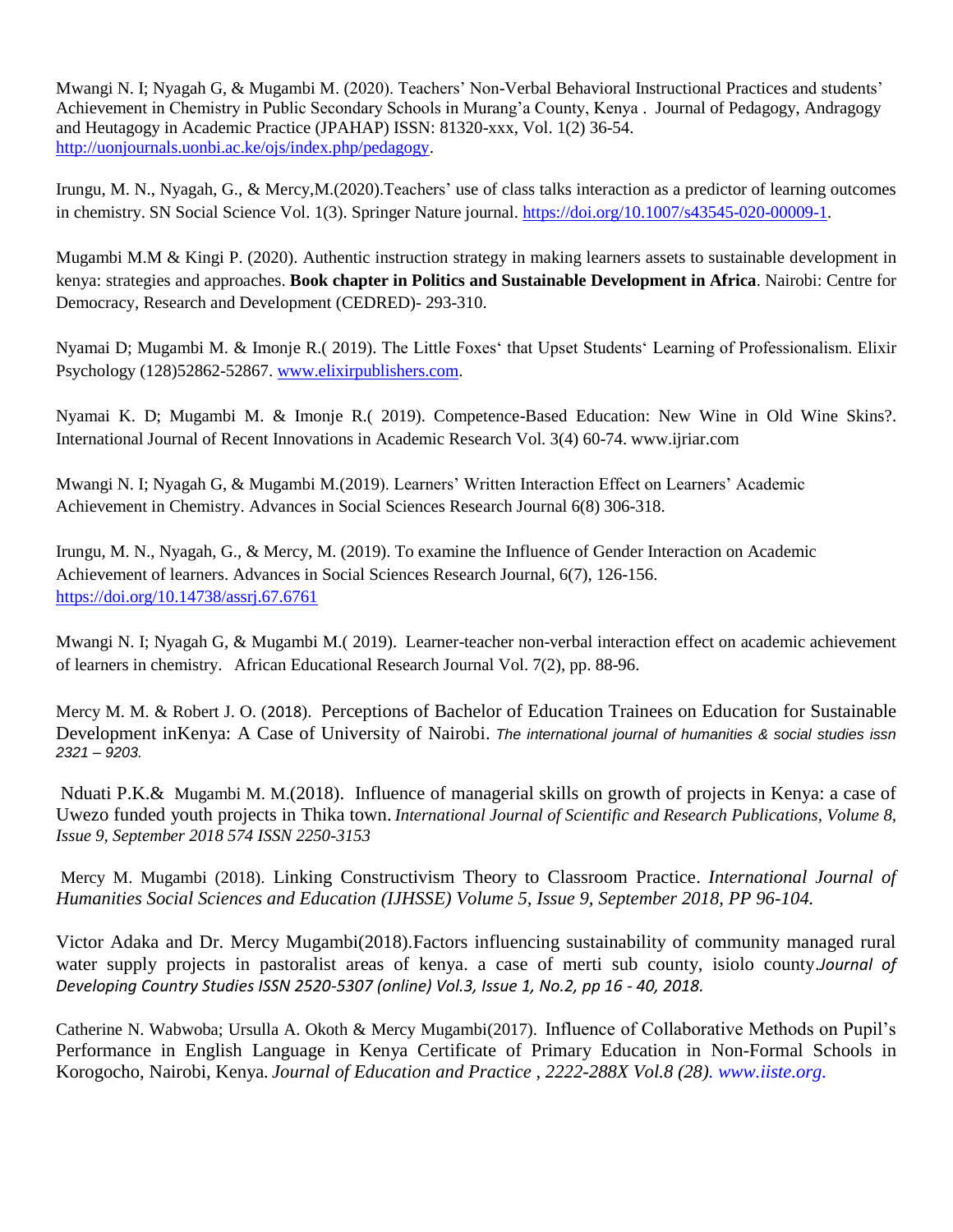Catherine N. Wabwoba;Ursulla A. Okoth & Mercy Mugambi(2017). Influence of Lecture Method on Pupil"s Performance in English Language in Kenya Certificate of Primary Education in *Non* -Formal Schools in Korogocho, Nairobi Kenya. *International Journal of Humanities and Social Science Invention ISSN (Online): 2319 – 7722.*

Mercy M. Mugambi(2017).Curriculum design themes and principles in facilitating competence development among learners. *International journal of innovative research and knowledge ISSN-2213-1356: Volume-2 Issue-10, October-2017.*

Mercy M. Mugambi (2017).Approaches to inclusive education and implications for curriculum theory and practice. International Journal of Humanities, Social Sciences and Education (IJHSSE).*Volume 4,(10) 92-106.*

Evangeline G.K &Mugambi, M. (2017). Factors influencing performance of orphans and vulnerable children projects in imenti north sub county, meru county, Kenya. International Academic Journal of Information Sciences and Project Management (IAJISPM) | ISSN 2519-7711

Gachungi, R. W. &. Mugambi M. (2017).Influence of information and communication technology application on management of road projects in Kenya: a case of national highway authority. International Journal of Project Management 1(6):98-118, 2017

Mugambi M.M & Ejore PE (2017). ["Re-orienting](https://profiles.uonbi.ac.ke/mercy_mugambi/publications/re-orienting-higher-education-curricular-through-academic-service-and-com) higher education curricular through academic service and communitybased learning: a case of Kenyan and south African [universities](https://profiles.uonbi.ac.ke/mercy_mugambi/publications/re-orienting-higher-education-curricular-through-academic-service-and-com) ." *The Kenya Journal of Education(TKJE). 2017; 1(1):50- 67*

Deborah KM, Edward K, M.Mercy M.(2017) "Secondary School Principals" Work Load and [Instructional](https://profiles.uonbi.ac.ke/mercy_mugambi/publications/secondary-school-principals%E2%80%99-work-load-and-instructional-supervision-prac) Supervision [Practices](https://profiles.uonbi.ac.ke/mercy_mugambi/publications/secondary-school-principals%E2%80%99-work-load-and-instructional-supervision-prac) in Kenya: A Case of Lower Yatta Sub- County, Kitui County." *International Journal of Humanities Social Sciences and Education (IJHSSE)*. 2017;4 (4):68-80.

Josephine, A., Mercy M. M.& Phylisters D.M.(2016). Training Equipment and Acquisition of Employable Skills by Trainees in Public Technical and Vocational Education and Training Institutions in Nairobi County,Kenya. International Journal of Advanced Research in Education & Technology (IJARET). Vol. 3, Issue 4 (Oct. - Dec. 2016)

Mercy M. M. & Robert J. O. (2016). Repositioning school based teacher management in Kenya: global practices and approaches. International Journal of Education and Practice, 2016, 4(12): 268-280.

Kiarie, A. K. & Mugambi,M.M (2016). Social Media and Teenage Pregnancy among Students In Secondary Schools In Imenti North Sub-County, Meru County, Kenya. International Journal of scientific research and management (IJSRM) Vol. 4(9) 4586-4606

Mugambi, R, Musalia. (2015). theme of functional education and graduates utilization in Kenya: [opportunities](https://profiles.uonbi.ac.ke/mercy_mugambi/node/75641) and [challenges.international](https://profiles.uonbi.ac.ke/mercy_mugambi/node/75641) Journal of Educational Studies | Vol. 12, No. 3, 2015 ISSN 1682-4377http://fssh[journal.org.](https://profiles.uonbi.ac.ke/mercy_mugambi/node/75641)"*International Journal of Educational Studies*. 2015; Vol. 12(3):90-102.

Mugambi MM, Mwove DK, Musalia FG.(2015). "Influence of teachers on classroom learning [environment.](https://profiles.uonbi.ac.ke/mercy_mugambi/publications/influence-teachers-classroom-learning-environment)"*Journal of Educational Policy and Entrepreneurial Research*. Vol. 2 (2):90-102.

Mugambi MM, Ochieng RJ, Miriti GM.(2014) "The critical role of curriculum in addressing youth [unemployment](https://profiles.uonbi.ac.ke/mercy_mugambi/publications/critical-role-curriculum-addressing-youth-unemployment-kenya-opportunitie) in Kenya: [opportunities](https://profiles.uonbi.ac.ke/mercy_mugambi/publications/critical-role-curriculum-addressing-youth-unemployment-kenya-opportunitie) and challenges." *International Journal of Education and Research*.2 (4):493-508.

Mugambi MM, Ochieng RJ(2014). ["Transforming](https://profiles.uonbi.ac.ke/mercy_mugambi/publications/transforming-image-teaching-profession-kenya) the image of the teaching profession in Kenya." *International Journal of Education and Research*. 2014;2 (2):65-78.

Mercy. M.Mugambi (2013). "Influence of structural context on [implementation](https://profiles.uonbi.ac.ke/mercy_mugambi/publications/influence-structural-context-implementation-secondary-school-life-skills-) of secondary school life skills curriculum in Kajiado [County,](https://profiles.uonbi.ac.ke/mercy_mugambi/publications/influence-structural-context-implementation-secondary-school-life-skills-) Kenya." *International Journal of Research and Education, Austraria*. 2013;1 (3).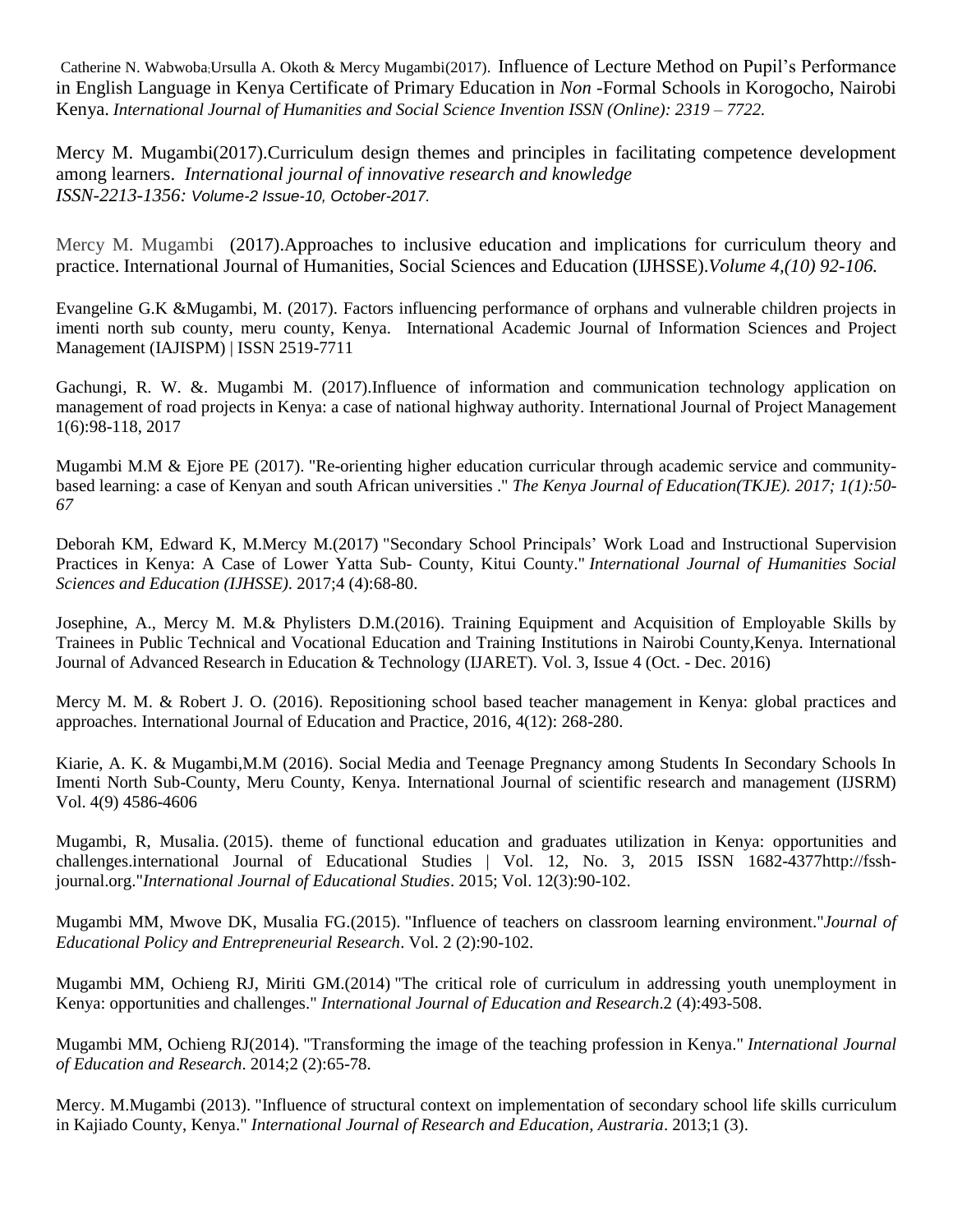Mwangi Newton Irungu & Mugambi Mercy(2013). evaluation of strengthening of mathematics and science in secondary education (smasse) program. a case study of murang"a south district, Kenya**.** *International Journal of Education Learning and Development*. *Vol.1, No.1, pp. 46-60*

Mugambi, M.M. and Miriti GM (2012). "Enhancing [entrepreneurship](https://profiles.uonbi.ac.ke/mercy_mugambi/publications/enhancing-entrepreneurship-education-entrepreneurial-growth-kenya) education for entrepreneurial growth in [Kenya."](https://profiles.uonbi.ac.ke/mercy_mugambi/publications/enhancing-entrepreneurship-education-entrepreneurial-growth-kenya) *Kenya Institute of Management*. 2012.

Miriti GM & Mugambi MM.(2012). "Family owned businesses in Kenya: challenges and [opportunities.](https://profiles.uonbi.ac.ke/mercy_mugambi/publications/family-owned-businesses-kenya-challenges-and-opportunities) " *Kenya Institute of Management*. 2012.

Kimani,G.; Njagi, L. & Mugambi, M. (2012). Curriculum Development in Non-Formal Education. Nairobi :University of Nairobi Press.

Mugambi, M. (2012. Factorsinfluencing implementation of secondary school life skills curriculum in Kajiado County Kenya VDM publishing Limited

Mugambi M. (2011). *Factors influencing students' [performance](https://profiles.uonbi.ac.ke/mercy_mugambi/publications/factors-influencing-students%E2%80%99-performance-kenya-certificate-secondary-exa) in the Kenya certificate of secondary examination in Meru [District,](https://profiles.uonbi.ac.ke/mercy_mugambi/publications/factors-influencing-students%E2%80%99-performance-kenya-certificate-secondary-exa) Kenya*. VDM;

## **STUDENT SUPERVISIONS**

## **DOCTORATE**

Lilly Kavutha Sangale E96/52974/2018: An assessment of teachers' competencies in evaluating Mathematics learning outcomes among learners in primary schools in Kajiado County, Kenya

Josiah Mwachi Waiti E96/52936/2018**:** Teacher based factors influencing implementation of English curriculum in public secondary schools in Kakamega North Sub-County, Kenya

Michael M. W. E96/51256 /2016: Quality assurance practices influencing standards of academic programmes in top ten Web metric ranked universities in Kenya (collecting data)

Elizabeth Kunga E55/96/50445/2016: Institutional preparedness and implementation of Competency Based Curriculum in public primary schools in Nairobi City County, Kenya

Catherine N.Wabwoba E96/84061/2012. Influence of classroom pedagogy on pupils performance in English in nonformal primary schools in Korogocho, Nairobi City County, Kenya (Awaiting final thesis defense at graduate school).

Dinah K. Nyamai E96/95987/2013. Influence of the Hidden Curriculum on Students" world view in private Universities in Nairobi City County, Kenya. (Graduated, Sep. 2021)

Mwangi Newton E96/82441/2011. Influence of classroom interaction patterns on students' learning outcomes in chemistry in public secondary schools in Murang"a County, Kenya (Graduated, Sep. 2021)

Mulatia Evans Mulei E96/91707/2013.Influence of headteachers' instructional supervision practices on Kenya Certificate of Examination Performance in public primary schools in Lower Yatta Sub County, Kitui Kenya.( ( Has presented first report Draft to Graduate school).

Marcharia Margret Nyangati E96/93541/2013.Influence of teachers appraisal on student academic performance in public secondary school in Laikipia County, Kenya. (Submitted second draft report).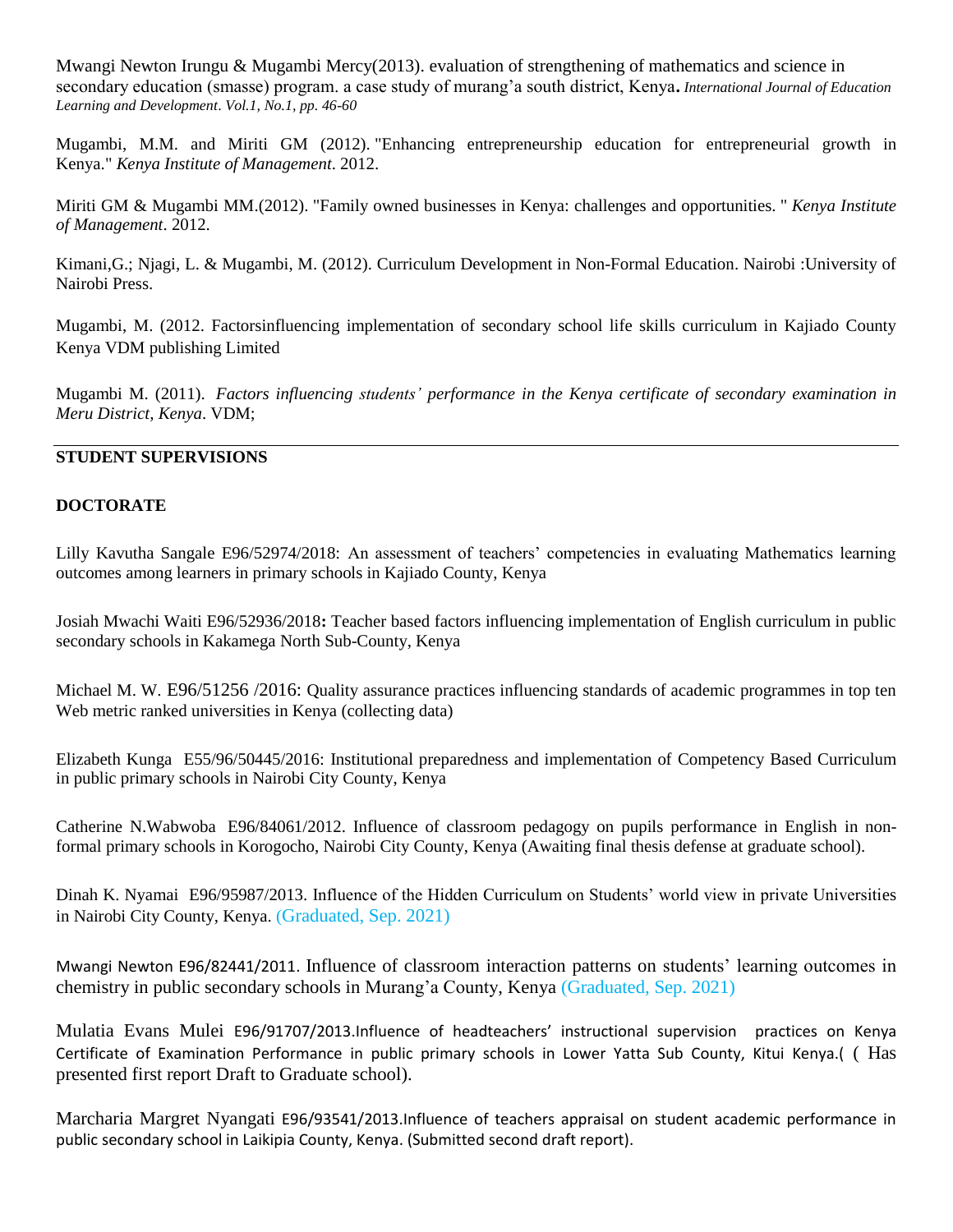Mutune Julius E96/91163/2013. Headteachers' management interventions on students' participation in public secondary schools in Masinga Sub County, Kenya.( Has presented second draft report).

Mweti John M. E96/93544/2013.Tutors innovation attributes influencing use of technology as a pedagogical tool in public primary teacher training colleges in Kenya. A case of Meru County.( Awaiting proposal defense at school level).

Jacques Orangi Ayienda E96/91165/2013 : Influence of headteachers' managerial practices on grade two pupils' numeracy performance in public primary schools Kisii County, Kenya

# **MASTERS SUPERVISIONS**

## **2019/2020**

Misheck W.N. L50/89154/2016: Determinants of urban roads projects completion in Kenya: a case of inland container depot access road "A" in Nairobi County.

Sarah Nzisa M. L50/9288/2017: Influence of financial institutions on youth empowerment in Kenya: a case of Kenya commercial bank tujiajiri project in Meru County.

Kote Imbwaka A. L50/89155/2016: Influence of gender mainstreaming on performance of construction projects in Kenya: a case of commercial real estate projects in Nairobi City County

Terry Nkirote Kiambi L50/9303/2017: Factors influencing sustainability of donor funded agricultural projects in Imenti North Sub County: Meru County, Kenya

Immaculate Murugi K: L50/88039/2016: Influence of microfinance services on financial sustainability of tea farmers: a case of greenland microfinance in Embu East Sub-County, Embu County, Kenya.

Ambrose Kiprista A. E55/70405/2013: Institution-related factors influencing students" preparedness on integration of information and communication technology in teaching and learning: case of Eregi Teachers Training College, Kenya.

Ismail Kucuk E55/81739/2015: Instructional related factors and students" performance in mathematics at Kenya certificate of secondary education in public secondary schools, Njiru Sub-County, Kenya

Johnson Moses G. E55/14298/2018: Influence of assistive technology on Kenya certificate of secondary education (KCSE) performance for visually impaired students at Thika high school for the blind, Kenya

Said Mohamed A.: E55/12253/2018: Factors influencing students" performance in mathematics in national centralized examinations in secondary schools in Banadir region, Somalia

Mahad Salad M: E55/12684/2018: Influence of school based factors on implementation of curriculum in primary schools in Banadir region, Mogadishu, Somalia.

Ann Chebiwot S.: E55/89628/2016: School based factors influencing implementation of competency based curriculum in public primary schools, Kibra Sub – County, Nairobi City County, Kenya

# **2018**

Mutuku,N,L50/77736/2015.Effect of public- private partnership on sustainability of public infrastructure: A case of Tanathi water services board, Kenya.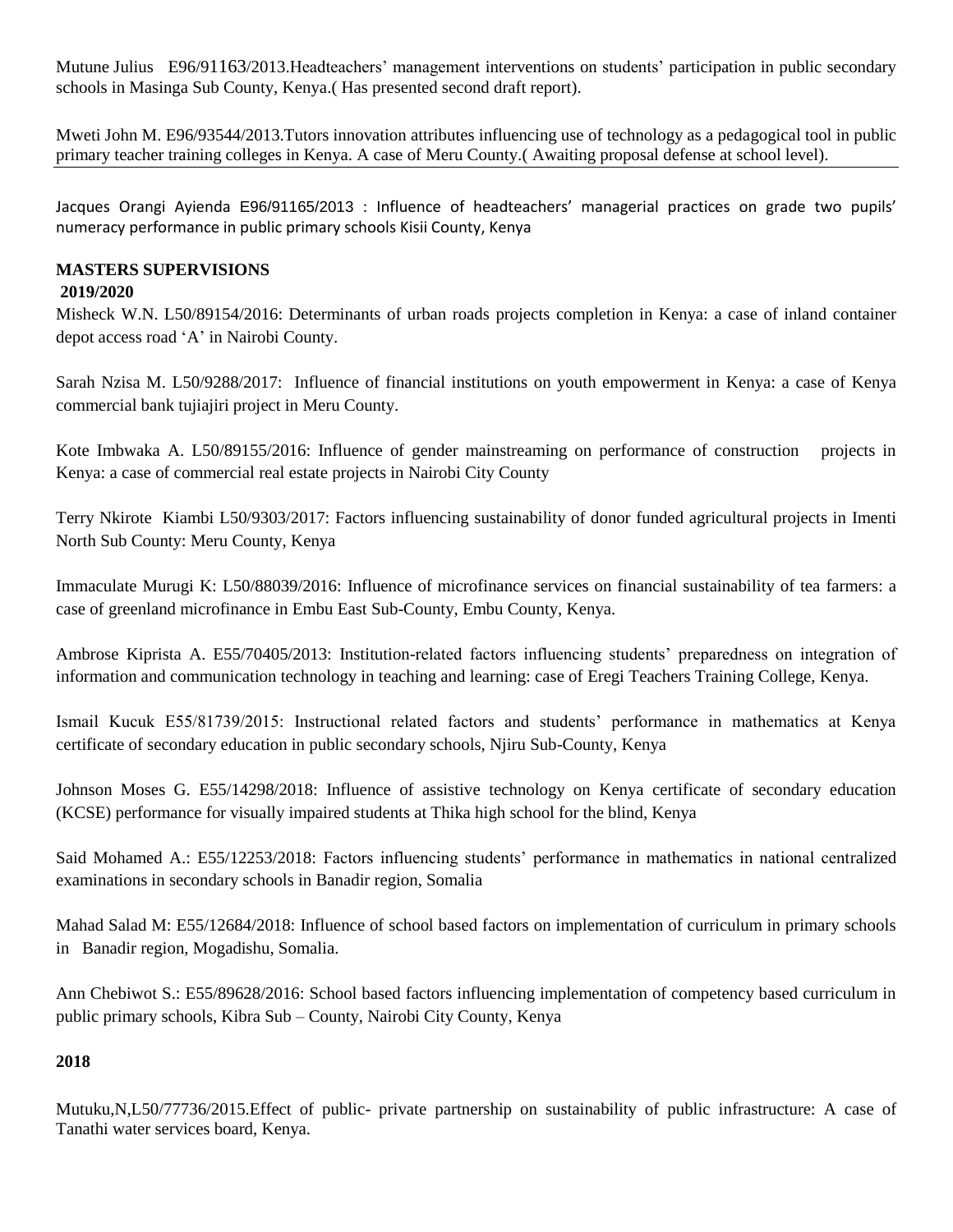Marete, E, K, L50/83892/2012, Factors influencing electrification of rural households in Kenya: A case of Meru South Sub-county, Kenya

Galagallo, B, M, L50/83755/2012, Factors influencing conflicts among pastoralists communities; A case of the Borana and Gabra communities of Marsabit county; Kenya

Njogu, E, M, L50/76042/2014, Influence of stakeholders involvement on project performance: A case of Nema Automobile Emission control project in Nairobi county, Kenya

Gumbe, S, A, L50/83771/2012, Influence of stakeholders on implementation of projects in the aviation industry: A case of Kenya Airways.

Waweru,A.W E55/70482/2013.Influence of headteachers' motivational practices on teachers' job satisfaction in public primary schools in Subukia Sub- County, Kenya.

Mwangi, J.W,E55/6703O/2013.School based factors influencing teacher performance in implementation of curriculum in pulic primary schools in njoro sub-County, Nakuru County, Kenya.

Toroitich,A.K, E55/72625/2014. Influence of drug abuse on students performance in KCSE IN PUBLIC SECONDARY SCHOOLS IN Tetu Sub- County, Nyeri County, Kenya.

Makato, B. K, E55/72420/2014. School factors influencing students' performance in Chemistry in KCSE in Makueni County, Kenya.

Judy,K,G,E55/72537/2014 Influence of provision of child's survival rights on students" academic achievement in secondary education in Igembe south sub- county, Meru, Kenya.

Njogu,P.N, E55/72537/2014. Influence of child- friendly school model on pupils' performance in Kenya certificate of primary education in Njoro sub-county schools, Kenya.

Wawira,M,S, E55/67202/2013, School factors affecting implementation of strengthening mathematics and science education principles in teaching of science in public primary schools in Nyandarua west sub-county, Kenya

Anindo,J, E55/70483/2013, Institutional factors influencing acquisition of employable skills by students in public technical and vocational education and training institutions in Nairobi county, Kenya

Kimanthi.J,N, E55/70576/2013, Influence of head teachers' motivational practices on teachers' instructional performance in public primary schools in Kibwezi sub-county, Kenya

Mkhwana,O,L, E55/67084/2013, Influence of head teachers' instructional supervision practices on pupils' performance at Kenya Certificate of Primary Education in Khwisero sub-county, Kenya

Ndungu,A,W, E55/75212/2014, School based factors influencing pupils' performance in English at Kenya Certificate of Primary Education in public primary schools in Gilgil sub-county, Kenya

Kageche,W,F, E55/63661/2013. Influence of headteachers' motivational practices on teachers' job performance in public primary schools in Nyandarua central sub-county, Kenya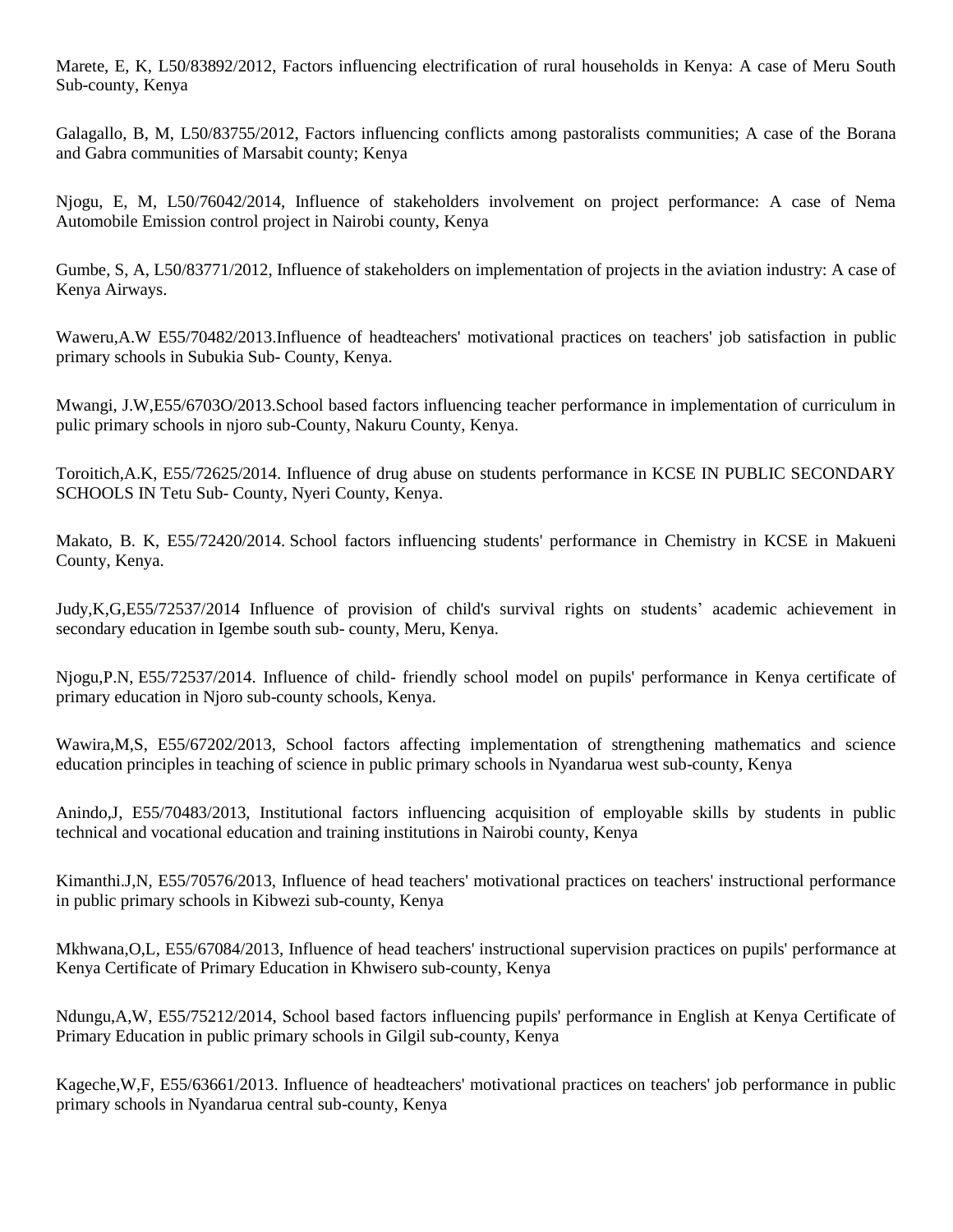Mutambo,C, E55/83711/2012. School based factors influencing interrogation of child's rights in public primary schools in Kakamega south sub-county, Kakamega County, Kenya

Odhiambo,B,O, E55/66189/2013, An evaluation of ASEI-PDSI teaching approach in Mathematics in public primary schools in Kisumu west sub-county, Kenya

Abdulkadir A. Nuur E55/77472/2015.School-based factors influencing students" academic performance in mathematics in secondary schools in Garowe district, somaliland

Oyaro,C, E55/67139/2013, Factors influencing teachers' attitude towards performance appraisal in public secondary schools in Imenti north sub-county, Kenya

Lentilalu.L.E55/63584/2013. Teacher factors influencing integration of ICT in teaching and learning in public secondary schools in Samburu North Sub- county Kenya.

Nduta N.J.E55/70666/2013. School factors influencing integration of Human Rights Education in public secondary school curriculum in Kasarani Sub-County, Nairobi City county, Kenya.

Ratego S. E55/83620/2012. Influence of secondary school principal's leadership styles on students performance in Kenya Certificate of Secondary Education in Gatundu North Sub- county, Kenya.

Njenga M.W. E55/67086/2013. School factors influencing teacher job satisfaction in public secondary schools in Limuru Sub-County, Kiambu County, Kenya.

Irungu M.L. E55/63506/2013. Effectiveness of implementing Life Skills curriculum in primary schools in Murang'a East Sub-County, Murang'a County, Kenya.

Gakobo.M.N. E55/83953/2012.Influence of principals leadership styles on teachers jo satisfaction in public secondary schools in Kiambu Sub- County, Kiambu County, Kenya.

Musau K.J. E55/79044/2012. School based factors influencing students' performance at Kenya Certificate of Secondary Education in Masinga Sub- county, Machakos County, Kenya.

Pakata B.F. E55/ 68758/2013. Factors influencing use of sign language in teaching and learning in public primary school in Kiambu County, Kenya.

Akeri O.E. E55/ 83131/2012. Home based factors influencing pupils' academic performance in public primary schools in South Gucha Sub- county, Kisii County, Kenya.

Kieleko M.D. E55/61576/2013. Factors influencing principal's instructional supervision practices in public secondary schools in lower Yatta Sub- county, Kitui County, Kenya.

Irungu W.R. E55/70012/2013. Head teacher's characteristics influencing instructional supervision in public primary schools in Ruiru Sub-County, Kiambu County, Kenya.

Maveke, S.W, L50/69551/2013. Factors influencing community Pharmacy personnel participation in phamacovigilance: A case of Embu County, Kenya.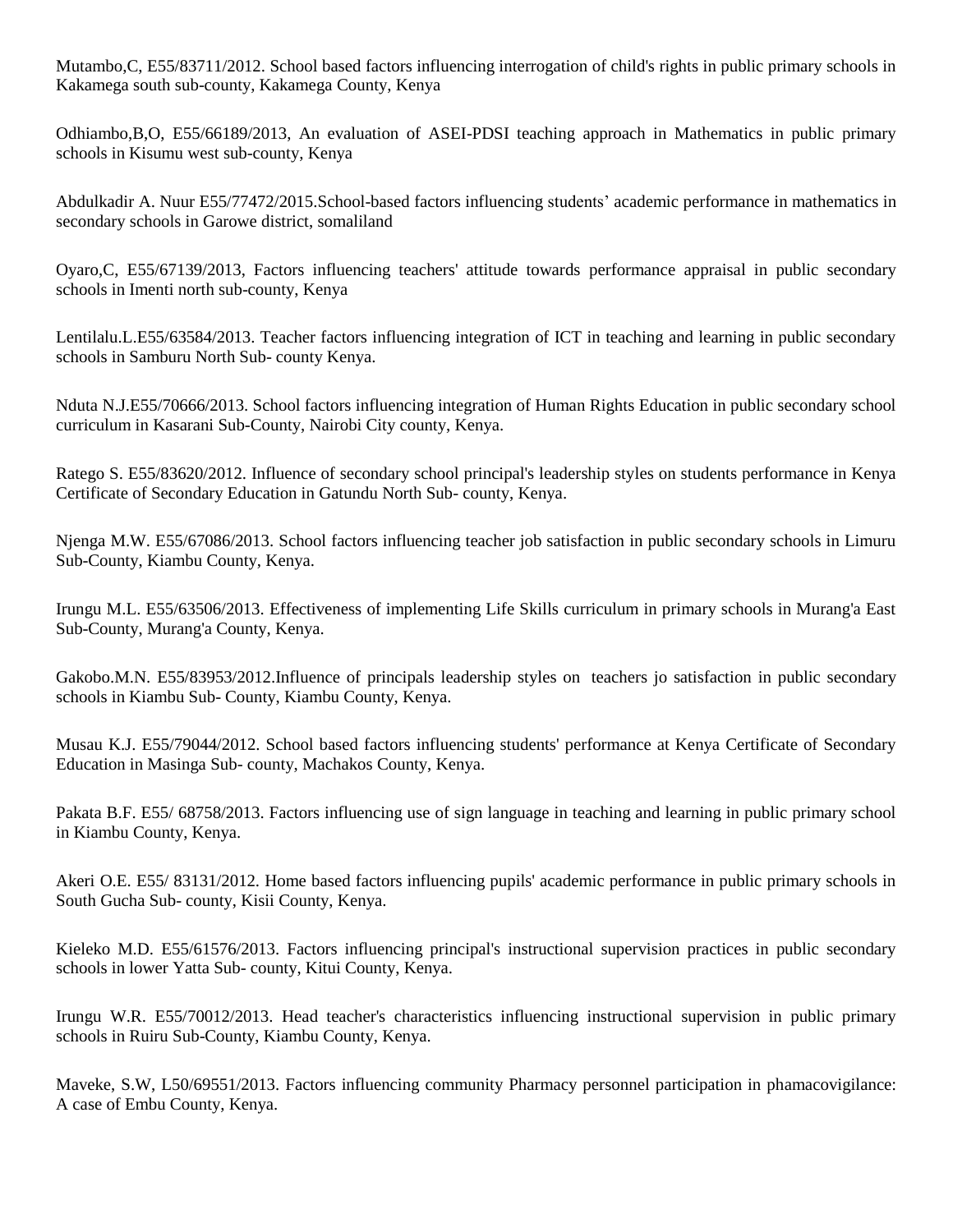Akalapatan, H.L50/71029/2011. Influence of social cash transfer programme on the socioeconomic development of the beneficiaries in Kaptama Division Bungoma County, Kenya.

Kaigongi E. F. E55/66053/2011. Institutional factors influencing implementation of adult basic education curriculum in Isiolo central division, Isiolo County, Kenya.

Mwirichia J. W. E55/66050/2011. School based factors influencing integration of child rights education in Buuri district, Meru County , Kenya.

Mwangiru A. N. E55/82168/2012. School factors influencing implementation of strengthening Mathematics and Science Education in Science teaching in public primary schools in Kandara Division Muranga County.

Mwaura, G,P, E55/75319/2012, Home based factors influencing students' performance in KCSE in public day secondary schools in Lari district, Kiambu county.

Kitheka M.M. E55/82164/2012. Influence of governance practices on job satisfaction in TSC headquarter, Kenya.

Marias N.D. E55/81036/2012. School factors influencing implementation of inclusive Education in Isinya, county.

Ouma. P. E55/62842/2011. School factors influencing mainstreaming of peace education in public primary schools in Kadibo division, Kisumu East district.

Mutembei.R. M. E55/66115/2011. School factors influencing implementation of inclusive education in public primary schools in Magumoni division Tharak Nithi County, Kenya.

Marongao,B.R, E55/62477/2010, Factors influencing the implementation of integrated English curriculum in public secondary schools in Transmara west District, Kenya.

Adhiambo,P,O, E55/62842/2011, School factors influencing mainstreaming of peace education in public primary schools in Kadibo division, Kisumu east district, Kenya.

Mwagiru,A,N, E55/82168/2012, Schools factors influencing implementation of strengthening mathematics and science education in science teaching in public primary schools in Kandara division, Muranga county.

Atieno. E.O. E55/79989/2012. Factors influencing implementation of Kiswahili Curriculum in Sigomere division Ugunja District, Kenya.

Miruka J.N. E55/72089/2011. Principlals' factors influencing students' involvement in administration of secondary schools in Masaba North Sub-county in Nyamira County, Kenya.

Ngui.D.M. E55/66051/2011. Factors influencing integration of information and communication technology in teaching and learning process in public secondary school in Migwani District Kitui County.

Gitonga E. K. E55/66105/2011. Factors influencing student performance in geography in KCSE IN Changamwe District, Mombasa County.

Angonga.R.R. E55/74641/2012. Influence of strategies used by Board of Management on staff development management in public institutions in Busia District Kenya.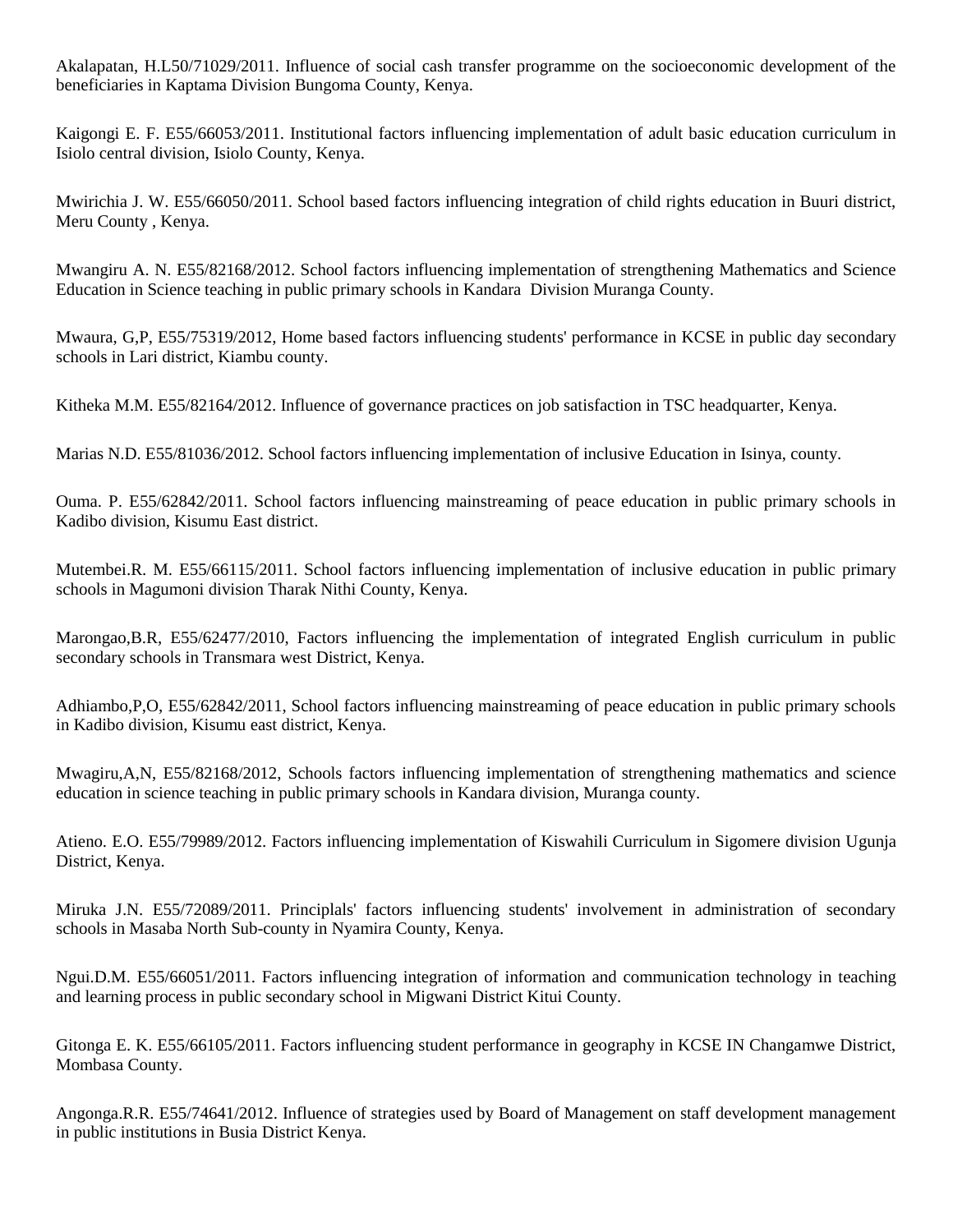Mugendi M.W,L50/61906/2013. Factors influencing primary school girls participation in school activities in Runyenjes Sub-County, Embu County, Kenya.

Muriuki,P.M,L50/83997/2012. Influence of microfinance institutions on empowering motorcycle women entrepreneurs in Kerugoya town,Kirinyage County, Kenya.

Koome. R.J. E55/71948/2011. Institutional factors influencing academic staff turnover in technical training institutions in Meru County , Kenya.

Achieng L.O. E55/75348/2012. School factors influencing curriculum implementation in ECDE centres in Kunyaka,zone,Kipkelion District, Kenya.

Okioi, J. F. E55 62878 2010. The use of life approach in implementation of CRE in public secondary schools in Tabaka Division, Gucha South, Kisii county

Aduwo, F. O. E55 66262 2010 Teachers" perceptions on quality assurance and standards officer instructional supervision in public primary schools in Lambwe Division, Mbita District Kenya

Kaga, J. K. E55 62602 2011. Factors influencing integration of information communication technology in primary school science education in Molo District, Nakuru county Kenya

Jacqueline W. M. E55 66197 2010 Influence of Interactive teaching methods on life skills curriculum implementation in public primary schools in Igembe South district, Kenya

Agnes, N. E55 62081 2011 Factors influencing enrolment in Degree programmes among primary school teachers in Kayole Division Embakasi district, Kenya

Awuor L. O. E55 66192 2010 School-Based factors influencing implementation of child rights Education in public primary schools in Dagoretti District Nairobi

Lilian A. A. E55 66215 2012 Influence of Non-Government Organizations initiatives on curriculum implementation in public primary schools in Kobama division, Ndhiwa District, Homa-Bay County , Kenya

Onyango, M. A. E55 66003 2011. School- Based factors influencing instructional performance of teachers in public primary schools in Kadibo division, Kisumu county, Kenya.

Aminga, M.J E55/ 66470 /2010. Determinant of provision of remedial lessons in Public secondary schools in Manga District, Kenya

Abiri, D.N. E55 /62483/ 2010. School-Based Factors influencing students" performance in English language at Kenya Certificate of Secondary Education in Kaplamai, Trans-Nzoia county, Kenya

Ocharo, P.O.K E55/ 62501/ 2011 Institutional factors influencing facilitators in the implementation of adult education programmes in Nyatike district, Kenya.

Moche, P.K. E55/ 62583 /2011. Factors influencing board of governors effectiveness in financial management of public secondary schools in Mukurwe-Ini District, Kenya.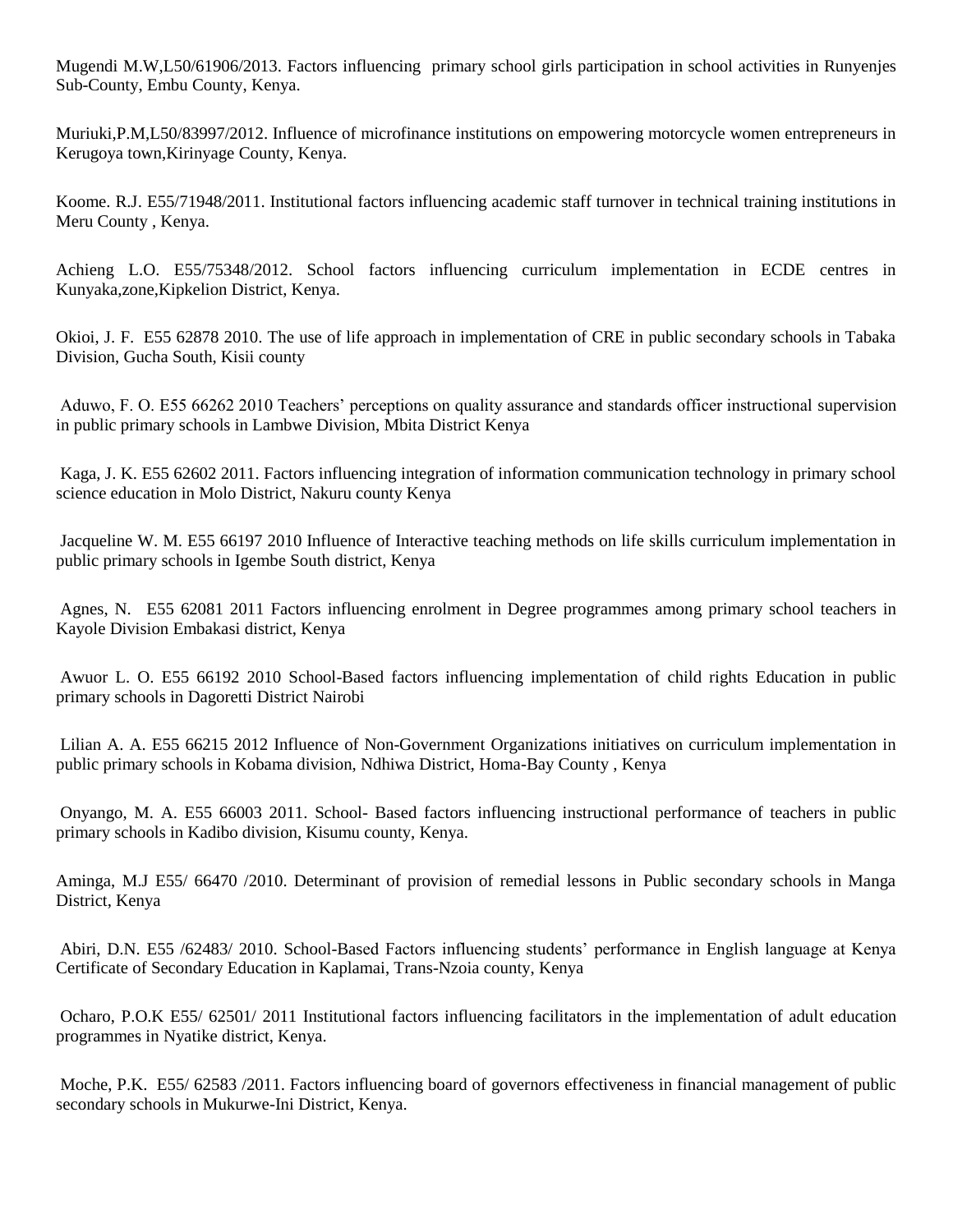Kimeu O.M. E55 /62652 /2011. Individual Factors Influencing competence of board of management members in Human resource management of public secondary schools in Kathonzweni District, Kenya.

Kiprotich, J.T E55/ 68467 /2011. Factors influencing motivation among the Secondary school teachers in Mount Elgon District, Kenya.

Ougo, J. O E55 /62248 /2010 Institutional factors influencing implementation of life skills education curriculum in public primary schools in Kehancha Division – Kuria West District, Kenya.

## **BACHELOR OF PROJECT MANAGEMENT**

Christine Mwongeli: L46/39654/2016: Factors affecting sustainability of food security projects in Makueni County, Kenya: a case of Kibwezi East Sub County.

## **DIPLOMA SUPERVISIONS**

MAHALIA, A. S. R, 2016. School factors influencing motivation of secondary school teachers in Modadishu, Somalia

Kipailoi, B.N,L123/26459/2013.Factors influencing performance of micro enterprises in urban areas in Kenya: A case of Isinya town, Kenya.

Ndungu, R.M,L147/26459/2015.Factors influencing employees empowerment at Delmonte Company, Thika Kenya.

Nzilan,H.M.L137/14021/2015. Influence of public relations strategies on performance of events industry in Kenya.A Case of Mosound events limited, Nairobi City, County.

Mburu, R.L137/13500/2015.Influence of public relations on customer retention in organizations.A case of Githunguri milk processing company, Kenya.

Mwango, S.O L126/13696/2015. Effect of procurement technology on performance of public organizations in Kenya: A case of the University of Nairobi.

Wanjohi, K.W, L123/26507/2013. Factors influencing production of Animal feeds. A case of animal feeds producing companies in Thika, Kiambu County, Kenya.

Aluku, A. M,L126/26088/2013.Factors influencing adoption of online procurement and services in public health institutions in Kenya- a case of Kenyatta national hospital

Minas, J.K, L126/20901/2013. Factors influencing procurement process perceptions of devolved Governments: A case of Nyer County, Kenya

Sarafina, M.K,L123/26525/2013. Factors Influencing repayment of loans provided by the banking industry: A case of wholesale shop owners in Machakos town,Kenya.

Adam, H.S,L123/265111/2013.The influence of financial risk on small and medium enterprises profitability: A case of merchandizing electronic goods in Luthuli Avenue, Kenya.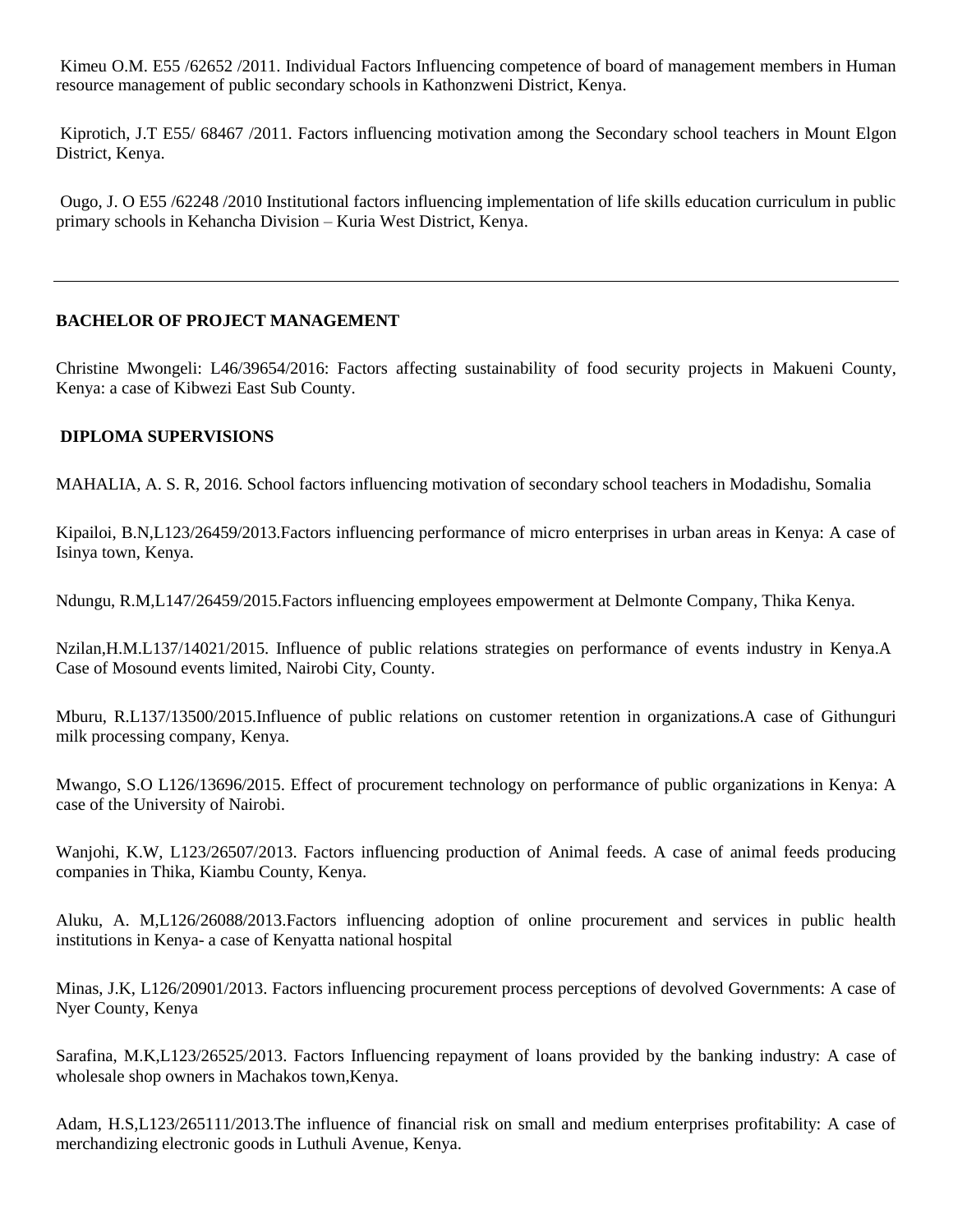Abdirahman, M.M,L123/28412/2013.The effect of on the job training on employee's motivation in an organization: A case of crown Berger,Kenya limited.

Abwova, P. A. L123/15961/2011. A Case study of Central Bank of Kenya and the commercial banks lending rates. UoN

David, M. M. L123 12461 2011. Factors affecting performance appraisal in the Kenya power and Lighting company limited –A case of the head office in Nairobi.

Kwamboka, D.N. L123/10409/2011. Challenges facing matatu operators in Kenya. A study case of Embakasi area ,Nairobi County.UoN

Gathumbi, R.N,Factors affecting the construction of low cost housing projects in urban ares: A case study of KENSUP, Kenya

Mwakale, A. W. L126/14023/2011. Assessment of Procurement process inPublic institution a case of Kenya Medical Research Institute. UoN

Siad, H. A. L123/14206/2009. Challenges of service delivery in micro finance institutions. A case study of Jamii Bora Trust, Kenya. UoN

Bashir, M.G. L123/10404/2011. Factors influencing employee discipline in an Organization. A case study of Nairobi city council central business area, Kenya. UoN

Mwangi, p. L119/13310/2011. The influence and contribution of adult education in community development; A case of Ndia Division, Kirinyaga County, Kenya

Kariuki, M.T. L123/11900/2010 .Factors that influence staff turnover in the Banking institutions. A case study of Diamond trust Bank Kenya. UoN

Wambua, L.M. L123/11861/2010.To examine the effects of procurement processes adopted in private organizations. A case study at Aga Khan University Hospital- Nairobi, Kenya UoN.

Mwagi, J.M. L119/13309/2011. Factors leading to high dropout among girls in primary school in Mwerua location. UoN

Hassan, H.Z. L137/11520/08. Effect of internet marketing on sales in service industry in Kenya. A case of commercial Banks in Kenya. UoN

Nyaundi,O.T. L123/12700/2009. Effects of product differentiation strategies on sales in the water bottling industry in Kenya. A case study of Keringet bottling company, Kenya. UoN

Tumale, V.T. L137/12813/2009. The role of corporate strategic planning in technical training institutes in Kenya. A case of Maasai Technical training collage, Kenya. UoN.

## **OTHER RESPONSIBILITIES**

2018 to date: A member of BOM, Kabui Secondary school, Tharaka Nithi County. 2017: A member on International show planning committee- UoN